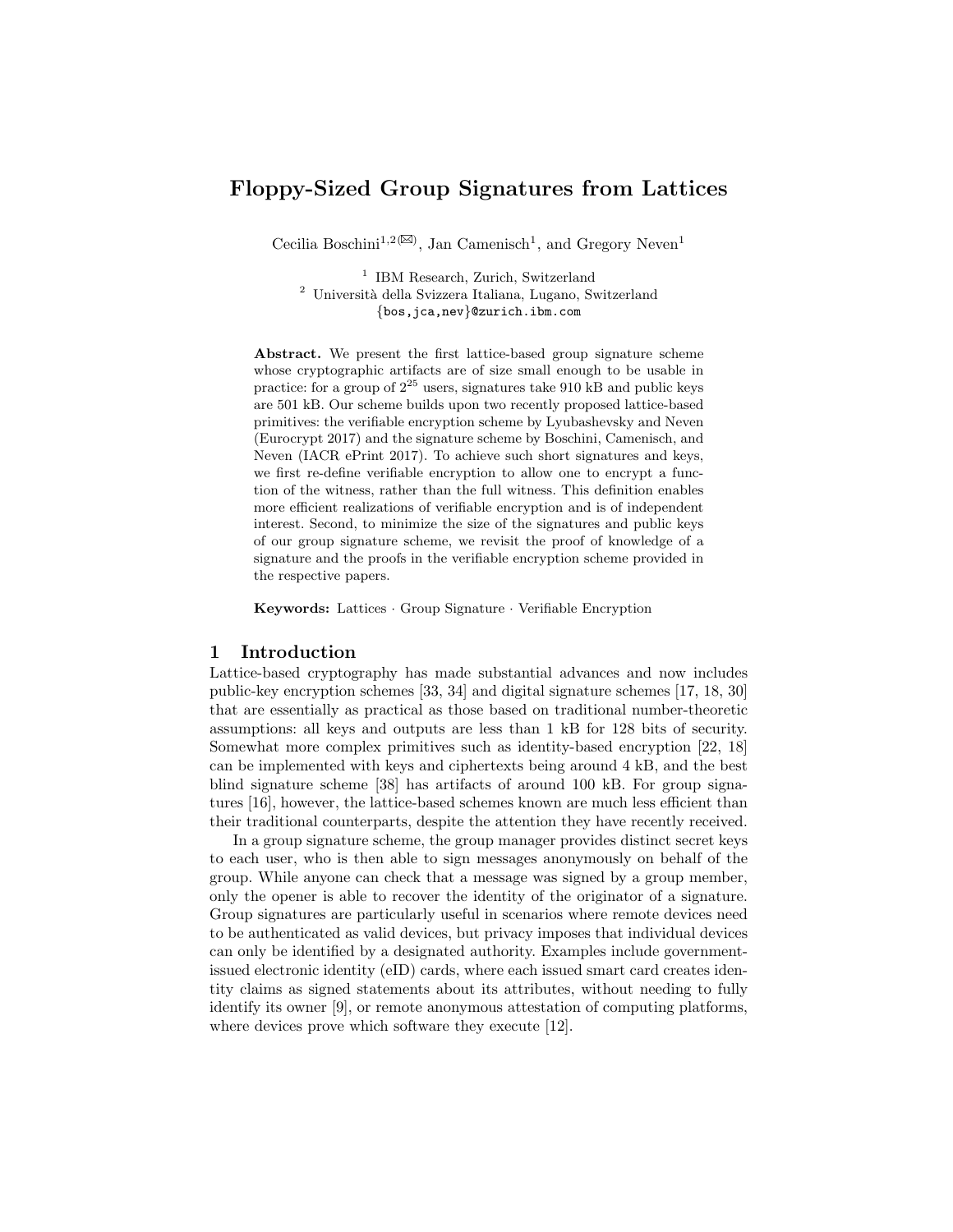A typical approach to construct a group signature scheme is to use a signature scheme, an encryption scheme, and a non-interactive zero-knowledge proof of knowledge (NIZK PoK) [3, 15, 8] as follows. The group public key consists of the group manager's signature public key and the opener's encryption public key. A user's secret key is a signature by the group manager on the identity of the user. To sign a message, the user encrypts her identity under the opener's public key and creates a NIZK PoK of a signature on the encrypted value.

The main obstacle in achieving an efficient scheme with this approach is the efficiency of the NIZK PoK and the choice of signature and encryption schemes that allow for an efficient NIZK PoK. In this paper, we build a dynamic group signature scheme by combining the recent signature scheme with protocols by Boschini, Camenisch, and Neven [11] and the recent (verifiable) encryption scheme by Lyubashevsky and Neven [32]. Both these schemes already come with NIZK proofs of knowledge of a signature and of a plaintext, but their straightforward combination results in a group signature scheme that is not practical due to its large signature size.

Our Techniques and Results. Boschini et al. [11] presented a (relaxed) signature scheme allowing for efficient zero-knowledge proofs of knowledge of a signature on a hidden message, where a signature on a polynomial with small coefficients m is a vector S of small-coefficient polynomials (or "short" vector) such that  $[A|B|C + mG|1]S = u$ , where the public key contains row vectors A, B, C, G and a polynomial u. To prove knowledge of a signature on a hidden message, the prover first generates a commitment  $\mathbf{F} = \mathbf{b}^{-1}(\mathbf{C} + \mathbf{m}\mathbf{G} + \mathbf{E})$  to  $\mathbf{m}$ , where **b** is a random small-coefficient polynomial and E is an error vector. The commitment F can be plugged into the verification equation by computing a short vector  $S'$  such that  $[A|B|F|1]S' = u$ . The prover can then use Lyubashevsky's Fiat-Shamir with aborts technique [30] to prove knowledge of

(I) 
$$
[\mathbf{A}|\mathbf{B}|\mathbf{F}|\mathbf{1}]\bar{\mathbf{S}} = \bar{\mathbf{c}}\mathbf{u}
$$
 (II)  $[\mathbf{F}^T|\mathbf{G}^T|\mathbf{1}] \begin{bmatrix} \bar{\mathbf{b}} \\ \bar{\mathbf{m}} \\ \bar{\mathbf{E}} \end{bmatrix} = \bar{\mathbf{c}}'\mathbf{C}$ .

The relaxed verifiable encryption scheme of Lyubashevsky and Neven [32] can encrypt a witness  $x$  to a relation  $Mx = y$  so that decryption is guaranteed to yield  $(\bar{x}, \bar{c})$  such that  $M\bar{x} = \bar{c}y$ . The most straightforward way to build a group signature scheme would be to combine it with the above building blocks, letting a user's signing key be given by a signature S by the group manager on the user's identity  $\mathbf{m}$ , and letting a group signature be a non-interactive proof of relations (I) and (II), combined with a verifiable encryption to allow the opener to recover the user's identity m.

The problem with this approach is that the Lyubashevsky-Neven verifiable encryption scheme encrypts the full witness  $[\mathbf{S} : \dot{\bar{\mathbf{b}}} : \bar{\mathbf{m}} : \bar{\mathbf{E}}^T]$ , rather than just the witness m, resulting in a very long signature size. In this paper, we define a variant of relaxed verifiable encryption that encrypts only part of the witness, resulting in a much shorter signature size. In this way, given F as before, it is possible to encrypt the message m and still prove that it was used to construct F, without having to also encrypt S, b, and E. Moreover, we prove relations (I) and (II) in two separate proofs, resulting in better parameters.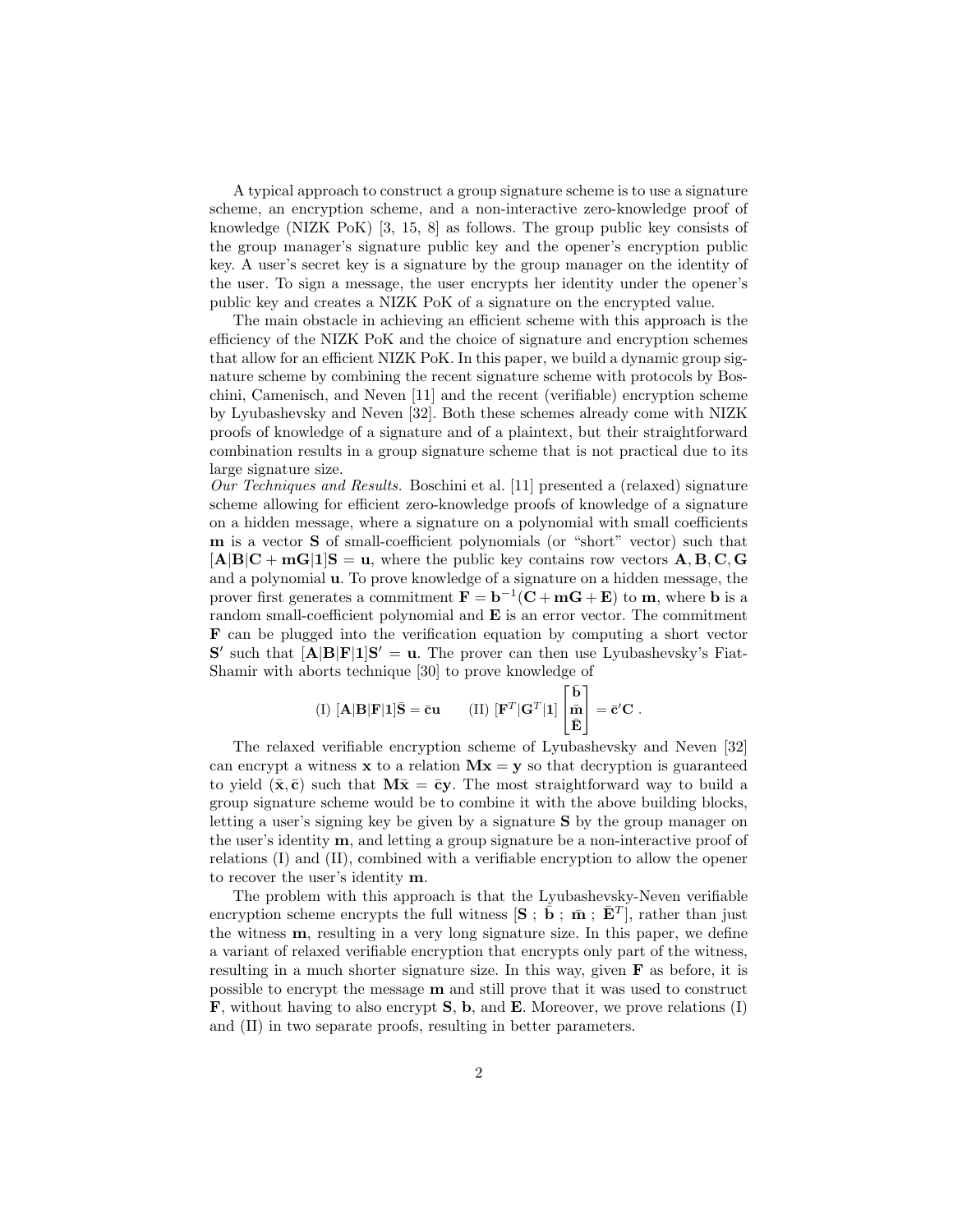Our group signature scheme satisfies anonymity and traceability as defined by Bellare et al. [7] in the random-oracle model. Analogously to the non-latticebased world, where schemes under weak assumptions do exist [6, 7] but truly practical schemes typically require stronger assumptions [3, 10], we also prove our scheme secure under relatively strong assumptions. Namely, we follow the approach by Boschini et al. [11] and use two interactive assumptions that can be interpreted in two different ways. One can either believe the interactive assumptions as stated, in which case we obtain a tight security reduction and the most efficient parameters for our scheme, resulting in signatures of 910 kB for a group of 2<sup>25</sup> users and 80 bits of security. Alternatively, one can see our assumptions as being implied by the standard Ring-SIS and Ring-LWE assumptions through a complexity leveraging argument. To compensate for the loose reduction, the parameters increase, resulting in signatures of 1.72 MB.

Related Work. The early lattice-based group signature schemes [23, 13] have signature sizes that are linear in the number of group members and are therefore mainly proofs of concepts, unsuitable for any practical application. Later schemes [24, 28, 37] are asymptotically more efficient with signature sizes being logarithmic in the number of users.

Making use of the advances in lattice-based signature schemes, a number of group signature schemes were proposed following the general construction approach we have outlined earlier [24, 26, 27, 28, 29, 40]. These schemes use as proof of knowledge protocols either an adaptation of Stern's protocol [39] or the "single-bit-challenge" version of the lattice-based Fiat-Shamir protocol by Lyubashevsky [30]. As these proofs have soundness error  $2/3$  and  $1/2$ , respectively, they need to be repeated sufficiently many times in parallel, resulting in group signature schemes that can hardly be considered practical. None of these scheme give concrete parameters, providing asymptotic efficiency analyses instead. The only exception is the scheme by Libert et al. [26] which is the most efficient scheme prior to ours, with signatures over 60 MB and public keys of 4.9 MB for a group size of only  $2^{10}$  users for 80 bits of security – still much less efficient than ours.

# 2 Prerequisites

We denote vectors and matrices with upper-case letters. Column vectors are denoted as  $V = [v_1; \ldots; v_n]$  and row vectors as  $V = [v_1; \ldots; v_n]$ . Sampling and element x from a distribution  $\mathcal D$  will be denoted as  $x \overset{\hspace{0.1em}\mathsf{\scriptscriptstyle\$}}{\leftarrow} \mathcal D$ . If x is sampled from a uniform over a set A, we will abuse the notation and write  $x \stackrel{s}{\leftarrow} A$ . With  $x \leftarrow a$ we will denote that  $x$  is assigned the value  $a$ . When necessary, we will denote the uniform distribution over a set  $S$  as  $U(S)$ .

#### 2.1 Polynomial Rings

Consider the polynomial ring  $\mathcal{R}_q = \mathbb{Z}_q / \langle \mathbf{x}^n + 1 \rangle$  for a prime  $q \equiv 5 \mod 8$ . Elements in the ring are polynomials of degree at most  $n-1$  with coefficients in  $[-(q-1)/2,(q-1)/2]$  and operations between ring elements are done modulo q. Let deg(a) be the degree of the polynomial **a**. For an element  $\mathbf{a} = \sum_{i=0}^{n-1} a_i \mathbf{x}^i$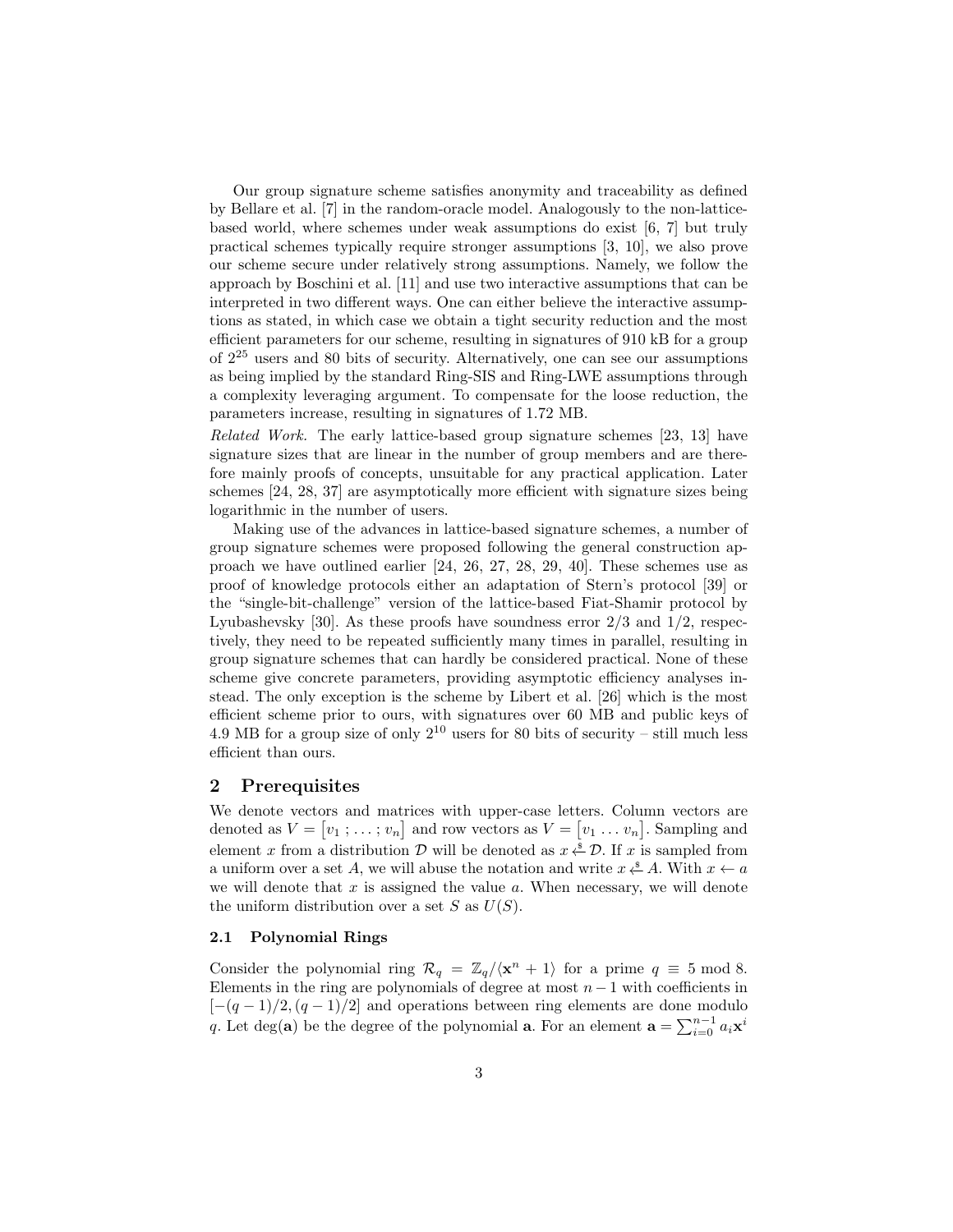in  $\mathcal{R}_q$ , the standard norms are computed as  $\|\mathbf{a}\|_1 = \sum_i |a_i|$ ,  $\|\mathbf{a}\| = \sqrt{\sum_i a_i^2}$ and  $\|\mathbf{a}\|_{\infty} = \max |a_i|$ . For any  $K|n$ , we can construct a subring  $\mathcal{R}_q^{(K)}$  of  $\mathcal{R}_q$  as the subset of elements  $\mathbf{a} \in \mathcal{R}_q$  such that  $\mathbf{a} = \sum_{i=0}^{K-1} a_i \mathbf{x}^{in/K}$ . For integer p,  $\mathcal{R}_p$ (resp.,  $\mathcal{R}_p^{(K)}$ ) is the subset of  $\mathcal{R}_q$  (resp.,  $\mathcal{R}_q^{(K)}$ ) that contains polynomials with coefficients in  $[-(p-1)/2,(p-1)/2]$ . Lemma 1 shows that the ring  $\mathcal{R}_q$  has a large set of invertible elements that are easy to identify.

**Lemma 1** ([32, Lemma 2.2]). Let  $\mathcal{R}_q = \mathbb{Z}_q[\mathbf{x}]/\langle \mathbf{x}^n + 1 \rangle$  where  $n > 1$  is a power of 2 and q is a prime congruent to 5 mod 8. This ring has exactly  $2q^{n/2}-1$ elements without an inverse. Moreover, every non-zero polynomial  $\mathbf{a}$  in  $\mathcal{R}_q$  with  $\|\mathbf{a}\|_{\infty} < \sqrt{q/2}$  has an inverse.

There are some easy bounds on the norm of the product of polynomials.

**Lemma 2.** For  $\mathbf{a}, \mathbf{b} \in \mathcal{R}_q$  it holds:  $\|\mathbf{a}\|_{\infty} \leq \min \{ \|\mathbf{a}\|_{\infty} \|\mathbf{b}\|_1, (q-1)/2 \}$ . Moreover, let  $\mathbf{a}, \ \mathbf{b} \in \mathcal{R}_q$  be such that  $n\|\mathbf{a}\|_{\infty} \cdot \|\mathbf{b}\|_{\infty} \leq (q-1)/2$ . Then we have that *bver*, let **a**, **b**  $\in$   $\mathcal{R}_q$  *be such that*  $n ||\mathbf{a}||_{\infty} \cdot ||\mathbf{b}||_{\infty} \leq (q - ||\mathbf{a}|| ||\mathbf{b}||)$ <br> $||\mathbf{a}|| ||\mathbf{b}|| \sqrt{n}$  and  $||\mathbf{a}||_{\infty} \leq ||\mathbf{a}||_{\infty} ||\mathbf{b}||_{\infty}$   $n \leq \frac{q-1}{2}$ .

#### 2.2 Lattices

An integer lattice is an additive subgroup of  $\mathbb{Z}^n$ . Every lattice  $\Lambda$  is generated by a basis  $\mathbf{B} = \{\mathbf{b}_1, \ldots, \mathbf{b}_k\} \in \mathbb{Z}^{n \times m}$ , where m is called *dimension* of the lattice. Such lattice is denoted by  $\Lambda = \mathcal{L}(\mathbf{B})$ . If  $k = n$  and the vectors in the basis are linearly independent the lattice is a full-rank lattice. The Gram-Schmidt orthogonalization of a full-rank basis **B** is denoted by  $\tilde{\mathbf{B}} = {\{\tilde{\mathbf{b}}_1, \dots \tilde{\mathbf{b}}_n\}}$ . Let  $\tilde{\lambda}(\mathcal{L}(\mathbf{B})) = \min_{\mathbf{B}' \text{ s.t. } \mathcal{L}(\mathbf{B}') = \mathcal{L}(\mathbf{B})} \|\tilde{\mathbf{B}}'\|$ . For a matrix  $\mathbf{A} \in \mathbb{Z}^{n \times m}$ ,  $\tilde{\Lambda}^{\perp}$  is the lattice:  $\Lambda^{\perp} = \mathcal{L}^{\perp}(\mathbf{A}) = \{ \mathbf{x} \in \mathbb{Z}^m \mid \mathbf{A}\mathbf{x} = \mathbf{0} \bmod q \} \subseteq \mathbb{Z}^m$ . We define the *discrete* Gaussian distribution centered in c with standard deviation  $\sigma$  on a full-rank lattice  $\Lambda$  as  $\mathcal{D}_{\Lambda,\mathbf{c},\sigma}(\mathbf{v}) = e^{-\frac{\pi ||\mathbf{v}-\mathbf{c}||^2}{\sigma^2}} / \sum_{\mathbf{u}\in\Lambda} e^{-\frac{\pi ||\mathbf{u}-\mathbf{c}||^2}{\sigma^2}}$  for all  $\mathbf{v}\in\Lambda$ , and 0 on all the other points in the space. Let  $\mathcal{D}_{\mathbf{A},\mathbf{u},\sigma}^{\perp}$  be the distribution of the vectors **s** such that  $\mathbf{s} \sim \mathcal{D}_{\mathbb{Z}^n, \mathbf{0}, \sigma}$  conditioned on  $\mathbf{As} = \mathbf{u} \bmod q$ .

Lemma 3 (cf. [5, Lemma 1.5], [30, Lemma 4.4]). Let  $A \in \mathbb{Z}^{n \times m}$  with  $2^{11} < m$  and  $\mathbf{u} \in \mathbb{Z}_q^n$ . For  $\sigma \geq \tilde{\lambda}(\mathcal{L}^{\perp}(\mathbf{A}))$  it holds:  $Pr_{s \stackrel{s}{\leftarrow} \mathcal{D}_{\mathbf{A}, \mathbf{u}, \sigma}}(||\mathbf{s}|| > 1.05\sigma\sqrt{m}) < 2^{-5}$  and  $Pr_{s \stackrel{s}{\leftarrow} \mathcal{D}_{\mathbf{A}, \mathbf{u}, \sigma}}(||\mathbf{s}||_{\infty} > 8\sigma) < m2^{-46}$ . In particular, the inequalities hold also when  $s \stackrel{\$}{\leftarrow} \mathcal{D}_{\mathbb{Z}^m,\mathbf{u},\sigma}$ .

#### 2.3 Lattices over Rings

Lattices over the polynomial ring  $\mathcal{R}_q$  can be defined similarly to lattices over  $\mathbb{Z}_q$ . Indeed, given  $\mathbf{A} \in \mathcal{R}_q^{1 \times m}$  we can construct m-dimensional lattice  $\mathcal{L}^{\perp}(\mathbf{A})$ as  $\Lambda^{\perp} = \mathcal{L}^{\perp}(\mathbf{A}) = \{ \mathbf{V} \in (\mathbb{Z}[\mathbf{x}]/\langle \mathbf{x}^n + 1 \rangle)^m | \mathbf{A} \mathbf{V} = \mathbf{0} \bmod q \} \subseteq \mathcal{R}_q^m$ . Consider the obvious embedding that maps a polynomial to the vector of its coefficients. Then  $\Lambda^{\perp}$  can be also seen as a nm-dimensional integer lattice over Z. With a slight abuse of notation, we will write  $y \stackrel{s}{\leftarrow} \mathcal{D}_{\mathcal{R}_q,\mathbf{u},\sigma}$  to indicate that y was sampled from  $\mathcal{D}_{\mathbb{Z}^n,\mathbf{u},\sigma}$  and then mapped to  $\mathcal{R}_q$ . Similarly, we omit the **0** and write  $[\mathbf{y}_1 \dots \mathbf{y}_k] \stackrel{s}{\leftarrow} \mathcal{D}_{\mathcal{R}_q,\sigma}^k$  to mean that a vector **y** is generated according to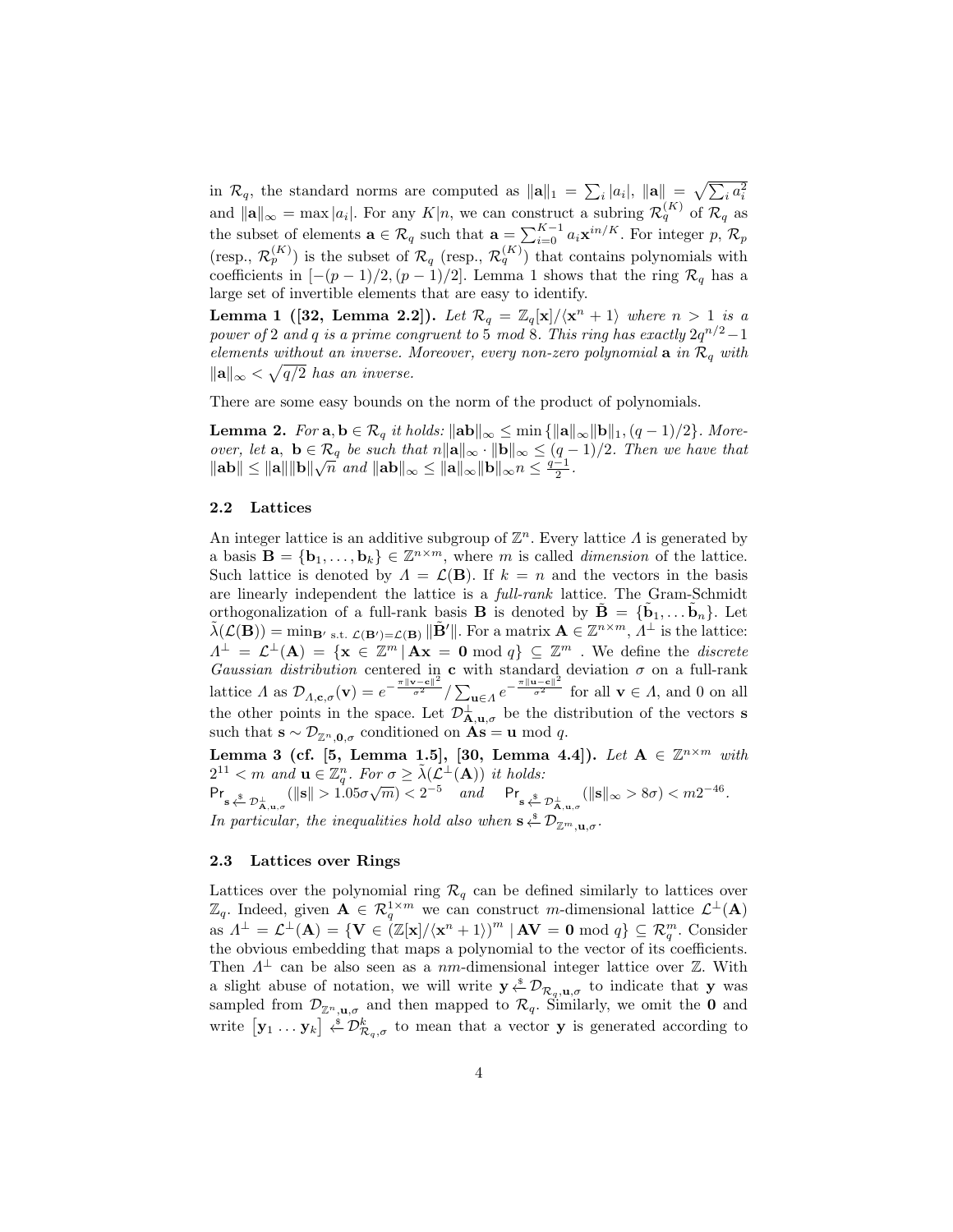$\mathcal{D}_{\mathbb{Z}^{kn},\mathbf{0},\sigma}$  and then gets interpreted as k polynomials  $\mathbf{y}_i$ .

We recall some results about sampling an element from a Gaussian distribution over a lattice given some trapdoor.

**Theorem 1 (adapted from [35]).** Let **A** be a vector in  $\mathcal{R}_q^{1\times \ell}$  and **X** be a matrix in  $\mathcal{R}_q^{\ell \times m}$ . Also define the gadget matrix  $\mathbf{G} = \left[1 \left\lceil q^{1/m} \right\rceil \dots \left\lceil q^{(m-1)/m} \right\rceil\right]$ . Then for any invertible  $\mathbf{m} \in \mathcal{R}_q$ , there is an algorithm that can sample from the distribution  $\mathcal{D}^{\perp}_{[\mathbf{A} \mathbf{A} \mathbf{X} + \mathbf{m} \mathbf{G}], \mathbf{u}, \sigma}$  for any  $\sigma \sim q^{\frac{1}{m}} s_1(\mathbf{X}) > \tilde{\lambda}(\Lambda^{\perp}([\mathbf{A} \mathbf{A} \mathbf{X} + \mathbf{m} \mathbf{G}]))$ for any  $\mathbf{u} \in \mathcal{R}_q$ .

**Lemma 4.** Suppose  $\mathbf{U} \in \mathcal{R}_q^{1 \times k}$  and  $\mathbf{V} \in \mathcal{R}_q^{1 \times m}$  are polynomial vectors, and  ${\bf B}_U,{\bf B}_{(U,V)}$  are bases of  $\varLambda^\perp({\bf U})$  and  $\varLambda^\perp([{\bf U} \; {\bf V}])$  respectively such that  $\|\tilde{{\bf B}}_U\|,$  $\|\tilde{\mathbf{B}}_{(U,V)}\| < \sigma \sqrt{\pi / \ln(2n+4)}$ . Then, there exists an algorithm SampleD(U, V, B,  $\mathbf{u}, \sigma$ ), where **B** is either  $\mathbf{B}_U$  or  $\mathbf{B}_{(U,V)}$ , that can efficiently sample from the distribution  $D^{\perp}_{[\mathbf{U} \mathbf{V}], \mathbf{u}, \sigma}$  for any  $\mathbf{u} \in \mathcal{R}_q$ .

### 2.4 Hardness Assumptions

We recall two well-studied lattice problems over rings: Ring-SIS and Ring-LWE.

**Definition 1.** (Ring-SIS<sub>m,q,β</sub> problem) The Ring-SIS<sub>m,q,β</sub> problem is given a vector  $\mathbf{A} \in \mathcal{R}_q^{1 \times (m-1)}$  to find a vector  $\mathbf{S} \in \mathcal{R}_q^m$  such that  $[\mathbf{A} \mathbf{1}] \mathbf{S} = \mathbf{0}$  and  $\|\mathbf{S}\| \leq \beta$ .

**Definition 2.** The Ring-LWE<sub>D</sub> distribution outputs pairs  $(a, b) \in \mathcal{R}_q \times \mathcal{R}_q$ such that  $\mathbf{b} = \mathbf{as} + \mathbf{e}$  for a uniformly random  $\mathbf{a}$  from  $\mathcal{R}_q$  and  $\mathbf{s}$ ,  $\mathbf{e}$  sampled from distribution D. The Ring-LWE<sub>k,D</sub> decisional problem on ring  $\mathcal{R}_q$  with distribution D is to distinguish whether k pairs  $(a_1, b_1), \ldots, (a_k, b_k)$  were sampled from the Ring-LWE<sub>D</sub> distribution or from the uniform distribution over  $\mathcal{R}_q^2$ .

There is a polynomial-time reduction from solving the shortest vector problem over rings to Ring-SIS [31, Theorem 5.1] and a polynomial-time quantum reduction from solving the shortest vector problem over rings to Ring-LWE with Gaussian error distribution (cf. [33]). The root Hermite factor  $\delta$  introduced by Gama and Nguyen [21] is used to estimate the hardness of the lattice problems for given parameters in the security reductions.

Boschini et al. [11] introduce new hardness assumptions to be able to prove their schemes secure with or without complexity leveraging. The idea is to state the assumptions in two forms, selective and adaptive. The schemes are proved secure assuming the adaptive variants of the assumptions. Then, a reduction from adaptive to selective is proved using complexity leveraging, and Ring-SIS and Ring-LWE are reduced to the selective version. Hence, allowing the use of complexity leveraging it is possible to base the security of the schemes on Ring-SIS and Ring-LWE, otherwise security is guaranteed under the adaptive version of the new hardness assumptions (cf. Assumptions 1 and 3).

Assumption 1 Consider the following game between an adversary A and a challenger for fixed  $m \in \mathbb{N}$  and distribution  $D$ :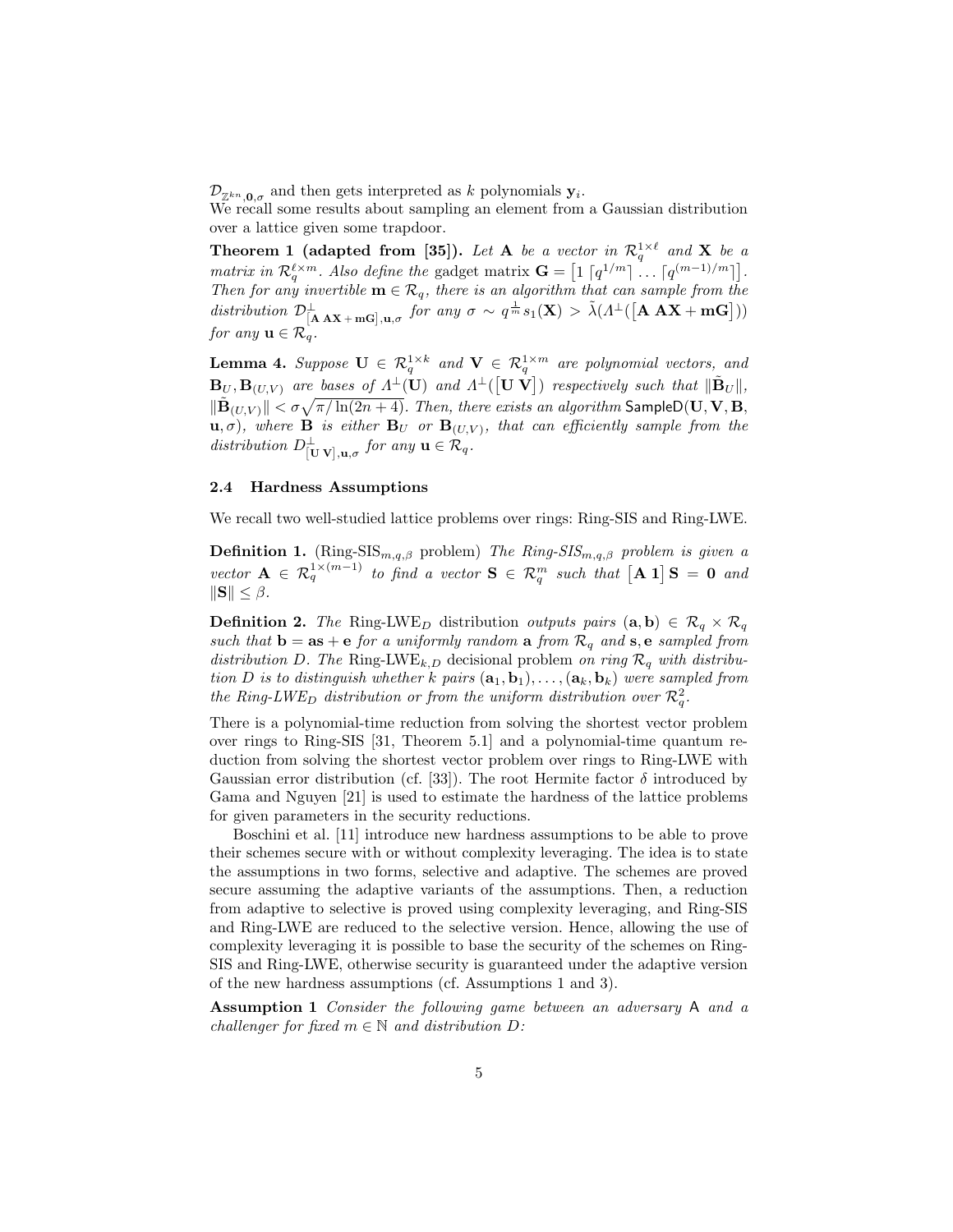- 1. The challenger outputs a uniformly random  $C \overset{\ast}{\leftarrow} \mathcal{R}_q^{1 \times m}$  to A.
- 2. A sends back  $m \in \mathcal{U}$ .
- 3. The challenger picks a uniformly random bit  $b \stackrel{s}{\leftarrow} \{0,1\}$ . If  $b = 1$ , it samples an error vector  $\mathbf{E} \stackrel{\ast}{\leftarrow} D^m$  and  $\mathbf{s} \stackrel{\ast}{\leftarrow} D$ , and sends  $\mathbf{F} = (\mathbf{C} + \mathbf{m}\mathbf{G} - \mathbf{E})\mathbf{s}^{-1}$  to A. Otherwise, it sends a uniform  $\mathbf{F} \overset{\ast}{\leftarrow} \mathcal{R}_q^{1 \times m}$  to A.
- $4. A sends a bit b' to the challenge.$

The advantage of A in winning the game is  $\left| \Pr(b = b') - \frac{1}{2} \right|$ . The assumption states that no PPT A can win the previous game with non-negligible advantage.

Assumption 2 (Selective variant of Assumption 1.) Consider the game of Assumption 1, but with steps 1 and 2 switched, meaning, A outputs  $\mathbf{m} \in \mathcal{U}$ before being given  $C$ . The assumption states that no PPT adversary can win this previous game with non-negligible advantage.

Boschini et al. proved that Assumption 2 is at least as hard as Ring-LWE with  $m$  samples and distribution  $D$ . It is possible to reduce Assumption 2 to 1 with a complexity leveraging argument by guessing the value of  $\mathbf{m} \in \mathcal{U}$ .

 $\textbf{Assumption 3 \ \ } Let \ \bar{\Sigma} = \{ (\mathbf{c}_1, \mathbf{S}, \mathbf{c}_2) \in \bar{\mathcal{C}} \times \mathcal{R}_q^{3+2m} \times \mathcal{R}_q: \ \| \mathbf{S} \| \leq N' \ \wedge \ \| \mathbf{c}_2 \| \leq \delta \}$ C'} for some fixed parameters. Consider the following game between an adversary A and a challenger for fixed  $m \in \mathbb{N}$  and distribution  $D$ :

- 1. The challenger chooses  $\mathbf{a} \triangleq \mathcal{R}_q$ ,  $\mathbf{C} \triangleq \mathcal{R}_q^{1 \times m}$ , and  $\mathbf{X} \triangleq \mathcal{D}_{\mathcal{R}_q, \sigma_t}^{2 \times m}$ . It sets  $\mathbf{A} =$  $[\mathbf{a}|\mathbf{1}]$  and  $\mathbf{B} = \mathbf{AX} + \mathbf{G}$ , where  $\mathbf{G} = \begin{bmatrix} 1 & q^{1/m} \end{bmatrix} \dots \begin{bmatrix} q^{(m-1)/m} \end{bmatrix}$ .
- 2. The challenger runs A on input  $[A B C 1]$ , giving it access to a random ora $cle \mathcal{H}: \{0,1\}^* \to \mathcal{R}_q$  and an oracle  $\mathcal{O}_S$  that on input  $\mathbf{m} \in \mathcal{U}$  and a string  $\alpha \in \mathcal{U}$  $\{0,1\}^*$  outputs a small vector  $[\mathbf{S}$ ; 0 in the coset  $\mathcal{L}^{\perp}([\mathbf{A}\ \mathbf{B}\ \mathbf{C} + \mathbf{m}\mathbf{G}\ \mathbf{1}]) +$  $\mathcal{H}(\alpha)$  such that  $\|\mathbf{S}\| \leq N_S$ .
- 3. Algorithm A outputs  $\overline{\mathbf{m}} \in \overline{\mathcal{U}}$ ,  $\overline{\alpha} \in \{0,1\}^*$ ,  $\overline{\mathbf{c}}_1 \in \overline{\mathcal{C}}$ , a ring element  $\overline{\mathbf{c}}_2$  and a vector  $\bar{\mathbf{S}}$ . Algorithm A wins the game if  $(\bar{\mathbf{c}}_1, \bar{\mathbf{S}}, \bar{\mathbf{c}}_2) \in \bar{\Sigma}$ ,  $\bar{\mathbf{m}} \in \bar{\mathcal{U}}$ , such that  $\mathbf{S}$  is a short vector of the coset  $\mathcal{L}^{\perp}([\mathbf{A}\ \mathbf{B}\ \mathbf{C}\ \mathbf{1}]) + \mathbf{c}_2\mathcal{H}(\bar{\alpha}))$  where  $\mathbf{C} = \bar{\mathbf{c}}_1\mathbf{C} - \bar{\mathbf{m}}\mathbf{G}$ , and  $(\bar{\mathbf{m}}\bar{\mathbf{c}}_1^{-1}, \bar{\alpha})$  was not queried to the  $\mathcal{O}_S$  oracle.

The assumption states that no PPT algorithm A can win the game with nonnegligible probability.

Assumption 4 (Selective variant of Assumption 3.) Consider the game of Assumption 3, but where step 1 is preceded with a step where A, on input only the security parameter  $\lambda$ , outputs the message  $\bar{\mathbf{m}} \in \bar{\mathcal{U}}$ , and in step 3 outputs the remaining items  $\bar{\alpha}$ ,  $\bar{\mathbf{c}}_1$ ,  $\bar{\mathbf{c}}_2 \in \bar{\mathcal{C}}$ , and  $\bar{\mathbf{S}}$ . The assumption states that no PPT adversary can win this previous game with non-negligible advantage.

Theorem 2 (Hardness of Assumption 4). Let A be a probabilistic algorithm that breaks Assumption 4 in time t with probability  $\epsilon_A$ . Then there exists a probabilistic algorithm B that either breaks  $Ring\text{-}LWE_{m,\mathcal{D}_{\sigma}}$  in time t with probability  $\epsilon_A$  or Ring-SIS<sub>3+m,q, $\beta_s$ </sub> in time t with probability  $\epsilon_B \geq (\epsilon_A-\epsilon_{\rm LWE})/(2\cdot|\bar{\mathcal{C}}|)$ , where  $\beta_{\rm s} = N'^2 + \frac{\sigma_t^2}{\pi} n^2$  $\sqrt{2} + \sqrt{m} + \log n$ <sup>2</sup> $(2\sqrt{2^{K_c}})^2 N^2 + \frac{\sigma^2}{\pi}$  $\frac{m_1^2}{\pi^2} n^2 (\sqrt{2} + \sqrt{m} + \log n)^2 (2\sqrt{2^{K_c}})^2 N'^2 + \frac{\sigma^2}{\pi} n (1 + \sqrt{2} + \log n)^2 (C'^2 +$  $(1.05\sigma_t\sqrt{n})^2$ ,  $\epsilon_{\rm LWE}$  is the probability of breaking the Ring-LWE problem over  $\mathcal{R}_q$  in time t, in the Random Oracle Model.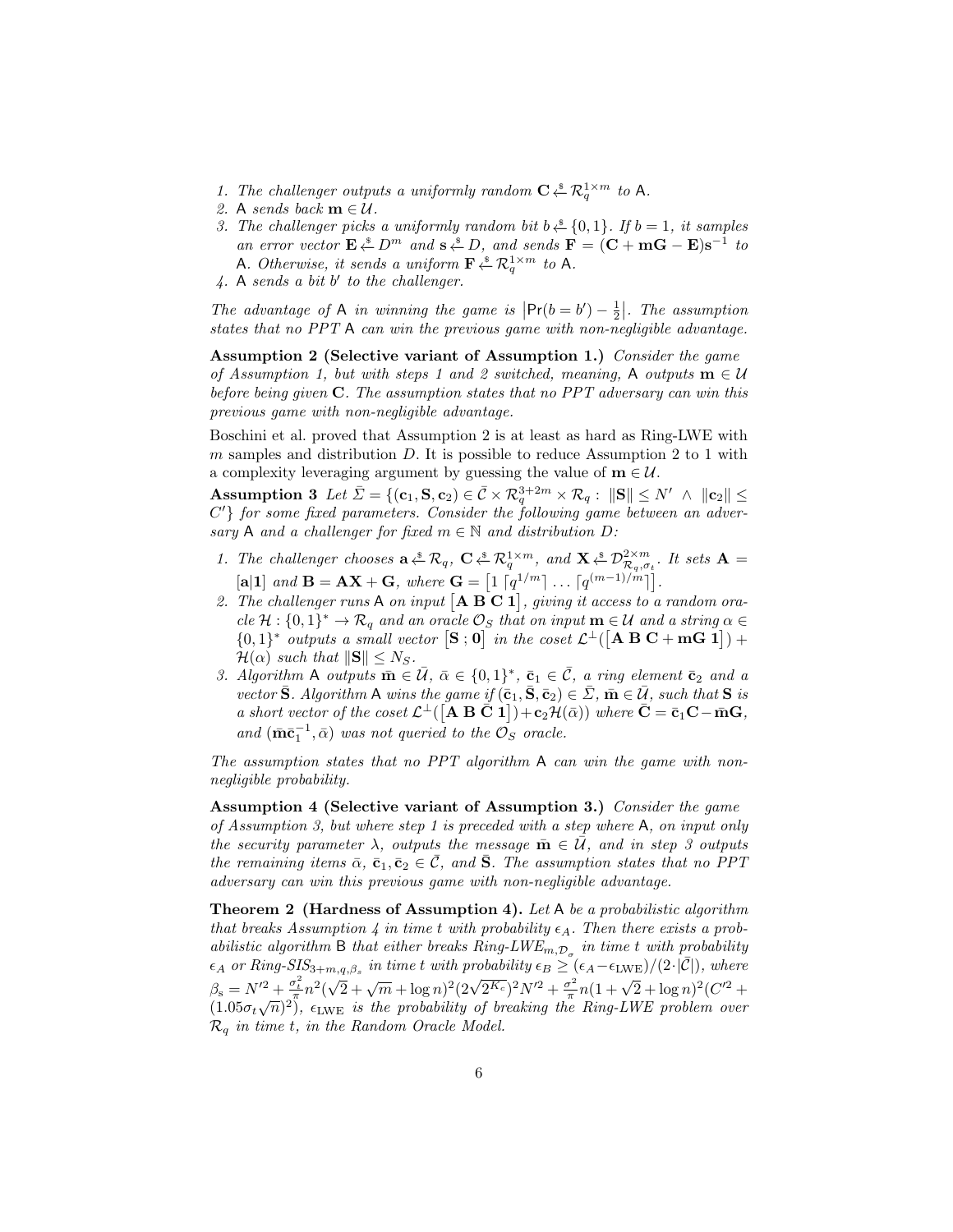The bound  $\beta_s$  is different from the original result, as we choose larger message and challenge spaces. From complexity leveraging (guessing  $\bar{m}$  in  $\bar{U}$  and  $\bar{c}_1$  in  $\bar{C}$ ) it follows that breaking Assumption 4 implies breaking Assumption 3.

## 2.5 Group Signature

A group signature is a set of algorithms (GPGen, GKGen,UKGen, OKGen, GSign, GVerify, GOpen) run by a group manager, an opener and users. The group signature parameters gpar are generated via  $\mathsf{GPGen}(1^{\lambda})$  (where  $\lambda$  is the security parameter). The group manager and the opener generate their keys running  $(gpk, gsk) \leftarrow$  GKGen(gpar) and  $(\text{opk}, \text{osk}) \leftarrow$  OKGen(gpk) respectively. If a user wants to join, she sends her identity to the group manager and obtains back her user secret key usk  $\leftarrow$  UKGen(gsk, id). The user can sign a message M on behalf of the group using her secret key with the algorithm  $GSign(usk, qpk, opk, M)$ . A signature sig on a message M can be verified with the algorithm  $\{1,0\} \leftarrow$  GVerify $(M, sig, gpk, opk)$ . Finally, the opener can recover the identity of the group member that signed a message M running  $id \leftarrow \textsf{GOpen}(M, sig, osk)$ . We require the scheme to be correct (honestly generated signatures satisfy verification and can be opened to the identity of the signer), traceable (the group manager should be able to link every signature to the user who produced it) and anonymous (signatures produced by different users should be indistinguishable).

### 2.6 One-Time Signature

A One-Time Signature (OTS) scheme for message set M is a triple (OTSGen, OTSSign, OTSVf), where  $(sk, vk) \leftarrow$  OTSGen $(1^{\lambda})$  is the key generation algorithm,  $ots \leftarrow \text{OTSSign}(sk, msg)$  is the signing algorithm and  $0/1 \leftarrow \text{OTSVf}(vk,$ msg, ots) is the verification algorithm. Correctness requires that for all security parameters  $\lambda \in \mathbb{N}$  the verification of a honestly generated signature always outputs 1. An OTS is unforgeable if, given sk, vk, no adversary can come up with a signature on a message  $msg'$  w.r.t. vk after seeing a signature on msg generated using sk. In particular, the Lamport signature [25] is quantum-secure, thus it can be used with the relaxed  $\Sigma$ -protocol.

#### 2.7 Relaxed ZK proofs

Given two NP-languages  $L \subseteq \overline{L}$  defined by the relations  $R \subseteq \overline{R}$  respectively, a relaxed  $\Sigma$ -protocol for  $L, \bar{L}$  is a three-rounds two-party protocol between PPT algorithms  $(\mathcal{P}, \mathcal{V})$  that satisfies standard completeness and zero-knowledge, but where extraction is only guaranteed to output a witness w such that  $(x, w) \in R$ . A protocol can be made non-interactive using Fiat-Shamir transform. Simulation-soundness of the transform can be ensured (cf. [19]) by a property called "quasi-unique responses": it should be impossible for an adversary to create two valid transcripts that differ only in the responses. Applying the Fiat-Shamir transform to a relaxed  $\Sigma$ -protocol with quasi-unique responses results in a relaxed NIZK proof, i.e., a non-interactive protocol that satisfies classical completeness, unbounded non-interactive zero-knowledge and the following relaxed definition of simulation soundness: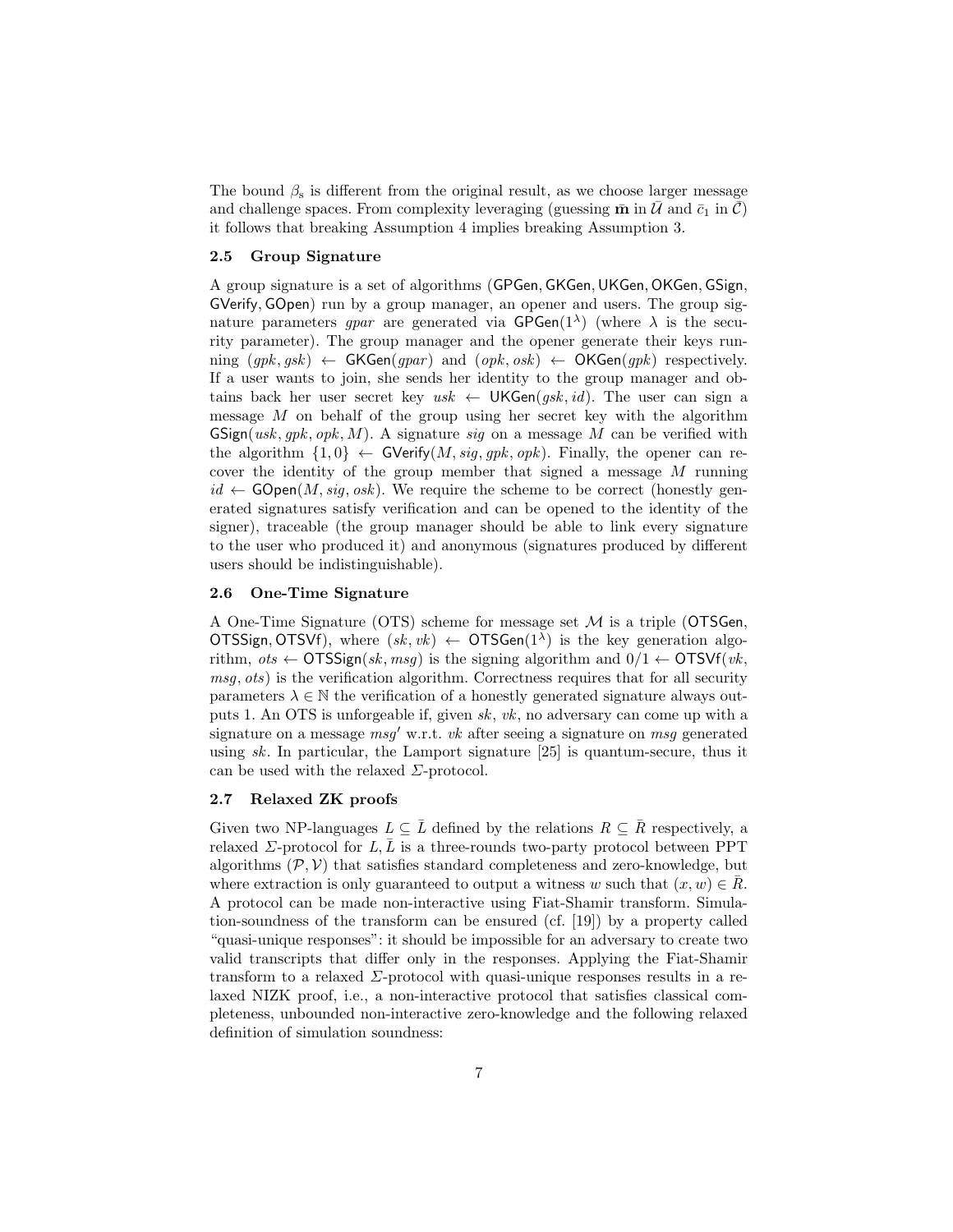Definition 3 (Relaxed unbounded simulation soundness.). There exists a PPT simulator S such that for all PPT adversaries A,

$$
\Pr\left[\mathcal{V}^{\mathsf{S}_1}(x^*, \pi^*) = 1 \land x^* \notin \bar{L} \land (x^*, \pi^*) \notin Q \ : \ (x^*, \pi^*) \leftarrow \mathsf{A}^{\mathsf{S}_1, \mathsf{S}_2'}(1^{\lambda})\right]
$$

is negligible, where Q is the set of tuples  $(x, \pi)$  where A made a query  $S_2(x)$  and *obtained response*  $\pi$ .

It is also possible to obtain relaxed unbounded simulation soundness using an OTS scheme with the Fiat-Shamir transform. A formal description and full proof of the construction can be found in the work by Boschini et al. [11].

To instantiate such protocols over lattices, consider the languages  $(L, \overline{L})$  associated with the following relations:

 $R = \left\{ ((\mathbf{A}, \mathbf{U}), (\mathbf{S}, \mathbf{1})) \in \mathcal{R}_q^{\ell \times m} \times \mathcal{R}_q^{1 \times \ell} \times \mathcal{R}_q^m \times \{\mathbf{1}\} : \, \mathbf{AS} = \mathbf{U}, \|\mathbf{S}\| \leq N \right\}$  $\bar{R} = \left\{ ((\mathbf{A}, \mathbf{U}), (\bar{\mathbf{S}}, \bar{\mathbf{c}})) \in \mathcal{R}_q^{\ell \times m} \times \mathcal{R}_q^{1 \times \ell} \times \mathcal{R}_q^m \times \bar{\mathcal{C}} : \mathbf{A}\bar{\mathbf{S}} = \bar{\mathbf{c}}\mathbf{U}, \|\mathbf{S}\| \leq \bar{N}_2, \|\mathbf{S}\|_{\infty} \leq \bar{N}_{\infty} \right\}$ where  $0 \le N \le \bar{N}_2$ ,  $0 \le \bar{N}_{\infty}$  and, if the set of the challenges used in the protocol is C, the set of relaxed challenges is  $\bar{\mathcal{C}} = \{c - c' : c, c' \in \mathcal{C}\}\.$  Finding a witness  $(S, c)$  for an element  $(A, U)$  of the language L is hard under the computational assumption that Ring-SIS<sub>N</sub> is hard. In the relaxed  $\Sigma$ -protocol for L, L, the prover P samples a masking vector  $\mathbf{Y} \stackrel{\ast}{\leftarrow} \mathcal{D}_{\sigma}^{m}$  and sends  $\mathbf{T} = \mathbf{AY}$  to the verifier V. Next, V samples a challenge  $c \in C$  and sends it back to P. The prover constructs  $\mathbf{Z} = \mathbf{Y} + \mathbf{c} \mathbf{S}$  and, depending on rejection sampling (see [30, Theorem 4.6]), either aborts or sends it to  $V$ . The verifier accepts if  $\mathbf{AZ}-c\mathbf{U}=\mathbf{T}$ and  $\|\mathbf{Z}\| \leq 1.05\sigma\sqrt{mn} =: N_2, \|\mathbf{Z}\|_{\infty} \leq 8\sigma =: N_{\infty}$ . The zero-knowledge property is guaranteed by rejection sampling. A standard deviation  $\sigma = 12T$ , where T is a bound on the norm of  $cS$  obtained from  $N$ , guarantees that the prover outputs something with probability greater than  $(1 - 2^{100})/e$  (cf. [30, Theorem 4.6]). Setting  $\overline{\tilde{N}_2} = 2N_2 = 2.1\sigma\sqrt{mn}$  and  $\overline{N}_{\infty} = 2N_{\infty} = 16\sigma$  allows to prove that this is a relaxed  $\Sigma$ -protocol.

The proof-system we introduced can be adapted to prove that a component  $s_i$  of **S** is in a subring  $\mathcal{R}_q^{(2^{K_m})}$  by using as challenge space  $\mathcal{C} = \mathcal{R}_3^{(2^{K_c})}$ , that is a subset of  $\mathcal{R}_q^{(2^{K_m})}$  when  $K_m \geq K_c$  and sampling the *i*-th element of the "masking" vector **Y** from  $\mathcal{R}_q^{(2^{K_m})}$ . Hence the output vector  $\mathbf{Z} = \mathbf{Sc} + \mathbf{Y}$  is such that  $\mathbf{z}_i \in \mathcal{R}_q^{(2^{K_m})}$ . The verifier has to check also this latter condition before accepting.

#### 2.8 Relaxed Signatures

Boschini et at. [11] introduced a new lattice-based relaxed signature scheme, i.e., a signature (SParGen, SKeyGen, Sign, SVerify) where the verification algorithm is relaxed to accept signature on messages coming from a set  $\mathcal M$  larger than the set  $\mathcal M$  of signed messages. The signature is proved unforgeable under a relaxed notion of unforgeability under chosen-message attacks that includes as a forgery a signature on a message in  $\overline{\mathcal{M}}$  that is the image of a message in  $\mathcal M$  through some function  $f$  that was not signed by the signing oracle. The relaxation in the definition is necessary in order to combine the signature with the relaxed  $\Sigma$ -protocol (see Section 2.7).

Given that we reduce the unforgeability of the group signature directly to the hardness of Assumption 1, we do not discuss security of the signature here. We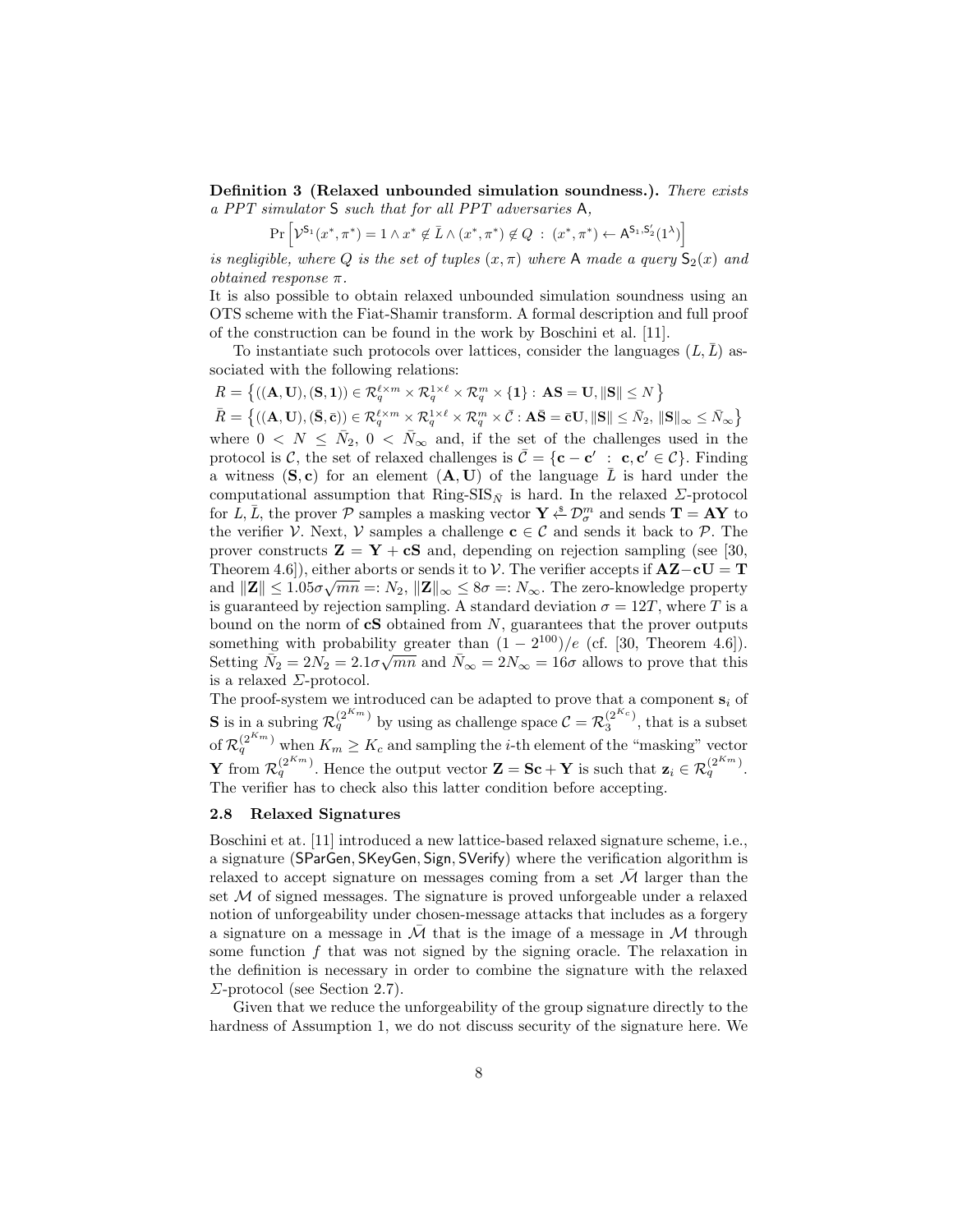only remark that we use a different set of messages, namely  $\mathcal{U} = \mathcal{R}_3^{(16)}$ , while the original lattice instantiation signs messages composed by a small polynomial and a bit-string. When using it in the group signature, the small polynomial  $\mathbf{m} \in \mathcal{U}$ encodes a user's identity, but there is no need for the bit string. Therefore, we substitute the output of the hash of the bit-string with a constant polynomial u chosen uniformly at random in  $\mathcal{R}_q$  during the key generation and sign only messages in  $\mathcal{M} = \mathcal{U}$ . The modified scheme is trivially still unforgeable under Assumption 3 in the Random Oracle Model.

Parameters Generation. The parameters spar are generated by  $SParGen(1^{\lambda})$ and include  $(n, q, m, \sigma_t, \sigma, r, N, N', C', \mathbf{C})$  where: n is a power of 2, q is a prime,  $q \equiv 5 \mod 8$ , m determines the gadget vector **G** in Theorem 1,  $\sigma_t$  is standard  $q \equiv 3 \mod 8$ , *m* determines the gauget vector **G** in Theorem 1,  $\sigma_t$  is standard deviation of the distribution of the trapdoor,  $\sigma = q^{1/m} \frac{\sigma_t}{\sqrt{\pi}} \sqrt{n} \cdot (\sqrt{2} + \sqrt{m} + \log(n))$ is the standard deviation of the Gaussian from which signatures are sampled, r bounds the norm of the polynomial part of the messages in  $\bar{\mathcal{U}} = \mathcal{R}_r^{(16)}$ ,  $N =$  $1.05\sigma\sqrt{n(2m+2)}$  bounds the norm of a signature output by Sign,  $N' > N$  and  $C' \geq 1$  define the set of valid signatures  $\overline{\Sigma}$ , and **C** is uniformly random matrix in  $\mathcal{R}_q^{1 \times m}$ .

Key generation. The signer selects a uniformly random matrix  $A = \begin{bmatrix} a & 1 \end{bmatrix}$  in  $\mathcal{R}_q^{1\times 2}$  and an element  $\mathbf{u} \overset{\ast}{\leftarrow} \mathcal{R}_q$  as verification key and a matrix with small coefficients  $\mathbf{X} \overset{\ast}{\leftarrow} \mathcal{D}^{2\times m}_{\mathcal{R}_q, \sigma_t}$  as secret signing key. The public verification key is the vector  $\mathbf{V} = [\mathbf{A} \ \mathbf{B} \ \mathbf{C}] = [\mathbf{A} \ \mathbf{A} \mathbf{X} + \mathbf{G} \ \mathbf{C}] \in \mathcal{R}_q^{1 \times (2+2m)}.$ 

Signing. If  $M = m \notin \mathcal{M}$  abort. Otherwise, the signer computes  $S \leftarrow$  SampleD  $\left(\begin{bmatrix} \mathbf{A} \ \mathbf{B} \ \mathbf{C} + \mathbf{m} \mathbf{G} \end{bmatrix}, \mathbf{u}, \sigma\right)$  (see Lemma 4) and outputs a signature  $sig = (1, \mathbf{S}, \mathbf{0})$ , 1). The entry  $(m, sig)$  is stored so that if a signature on  $m$  is queried twice, the algorithm outputs always sig.

Verification. Verification of a signature  $sig = (\mathbf{c}_1, \mathbf{S}, \mathbf{c}_2)$  on message  $M = \mathbf{m}$ returns 1 if  $\begin{bmatrix} \mathbf{A} & \mathbf{B} & \mathbf{c}_1 \mathbf{C} + \mathbf{m} \mathbf{G} & \mathbf{1} \end{bmatrix}$   $\mathbf{S} = \mathbf{c}_2 \mathbf{u}$ , if the message  $M \in \overline{\mathcal{M}}$ , and if the signature  $sig \in \bar{\Sigma} = \{(\mathbf{c}_1, \mathbf{S}, \mathbf{c}_2) \in \bar{\mathcal{C}} \times \mathcal{R}_q^{3+2m} \times \mathcal{R}_q : ||\mathbf{S}|| \leq N' \land ||\mathbf{c}_2|| \leq C'\}.$ Otherwise, it returns 0.

The relaxed signature scheme is  $f$ -uf-cma secure w.r.t. the message relaxation function  $f(\mathbf{m}) = \{(\mathbf{mc}) : \mathbf{c} \in \mathcal{C}\}.$ 

**Theorem 3.** An algorithm A that breaks the  $f$ -uf-cma unforgeability of the relaxed signature scheme in time t and probability  $\epsilon_A$  can break the Assumption 3 in time t with probability  $\epsilon_A$  in the Random Oracle Model.

To prove knowledge of a signature on a message m without revealing m, Boschini et al. combine the relaxed signature, a relaxed commitment and the relaxed  $\Sigma$ protocol, where the commitment is used to hide the part of the verification key of the signature that depends on **m**. Let  $S = [S_1; S_2; S_3; 1]$  be a signature on **m** w.r.t. the public key  $spk = [\mathbf{A} \ \mathbf{B} \ \mathbf{C}]$ . To hide the part of the verification equation of the signature that depends on **, Boschini et al present the following** trick. First, construct  $\mathbf{F} = \mathbf{b}^{-1}(\mathbf{C} + \mathbf{m}\mathbf{G} + \mathbf{E})$  choosing random  $\mathbf{E} \overset{\ast}{\leftarrow} \mathcal{R}_3^{1 \times m}$  and  $\mathbf{b} \stackrel{\ast}{\leftarrow} \mathcal{R}_3$ . Assuming Assumption 1 is hard or using complexity leveraging and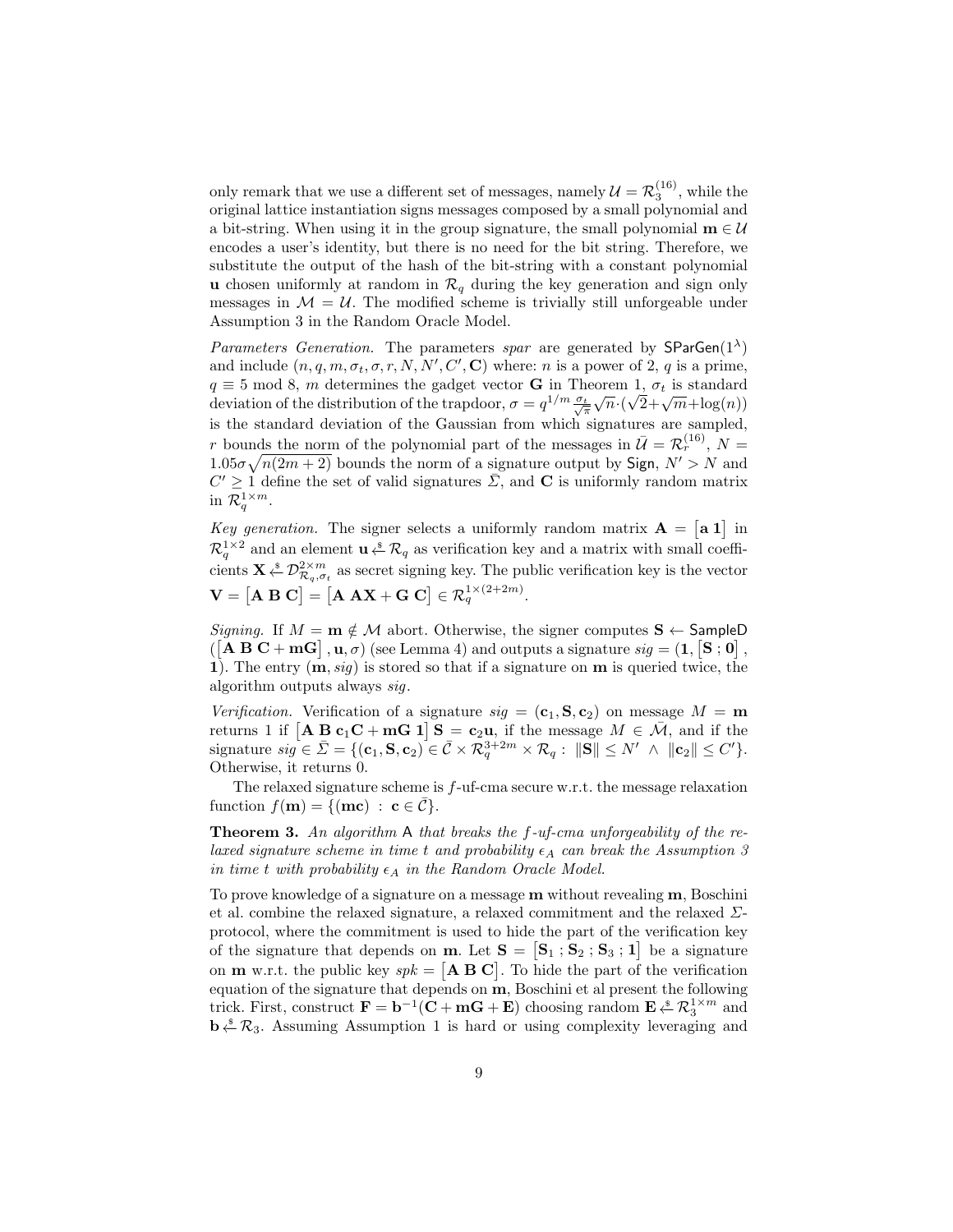assuming the hardness of Ring-LWE (cf. Section 2.4), we have that  $\bf{F}$  hides  $\bf{m}^3$ Then, set  $S_s$  to be  $S_s = [S_1; S_2; bS_3; -ES_3]$ . It is easy to see that  $s_s$  satisfies  $[A B F 1] S<sub>s</sub> = u.$ 

# 3 Relaxed Partial Verifiable Encryption

Lyubashevsky and Neven [32] defined a relaxed verifiable encryption as a scheme to encrypt a witness w of  $x \in L$  such that decryption of a valid ciphertext is guaranteed to yield a witness  $\bar{w}$  in the relaxed language such that  $(x, \bar{w}) \in \bar{R}$ .

The straightforward combination with the relaxed signature and commitment scheme of Boschini et al. [11] does not yield a particularly efficient group signature scheme, however, because the Lyubashevsky-Neven verifiable encryption scheme encrypts and recovers the *full* witness. A group signature typically consists of a verifiable encryption of the user's identity together with a proof that the user knows a valid signature on the encrypted identity by the group manager. The verifiable encryption as defined by Lyubashevsky and Neven would therefore encrypt both the user's identity and the signature on it, which unnecessarily blows up the size of the verifiable ciphertext. Even when using a commitment to the user's identity to separate the proof of knowledge of the signature from the verifiable encryption, the ciphertext will encrypt the user's identity as well as the opening information to the commitment.

We therefore introduce a variant of the Lyubashevsky-Neven relaxed verifiable encryption scheme called relaxed partial verifiable encryption that, rather than decrypting the full witness  $\bar{w}$ , recovers only a function of that witness  $g(\bar{w})$  while proving knowledge of the full witness  $\bar{w}$ . When constructing a group signature case, we will use a function  $g$  that outputs just the user's identity.

#### 3.1 Definition of Relaxed Partial Verifiable Encryption

Our general definition of relaxed partial verifiable encryption are inspired by the definition of relaxed verifiable encryption by Lyubashevsky and Neven [32] and of verifiable encryption by Camenisch and Shoup  $[14]$ . Let  $L$  be a language with witness relation R and let  $\overline{L} \supseteq L$  be a relaxed language with relaxed relation  $\overline{R} \supseteq R$ . Let  $\overline{R} \subseteq \overline{L} \times \overline{W}$  and let  $g : \overline{W} \to D$  be a function.

Given relations  $R, \bar{R}$  and function g, a relaxed partial verifiable encryption scheme is composed by four algorithms (EKeyGen, Enc, EVerify, Dec). The key generation algorithm  $EKeyGen(1^{\lambda})$  outputs a pair of keys (epk, esk). The encryption algorithm  $\textsf{Enc}(\textit{epk}, x, w, \ell)$ , where  $(x, w) \in R$  and  $\ell \in \{0, 1\}^*$  is an encryption label, returns a ciphertext t and a proof  $\pi = (\alpha, \beta, \gamma)$ . Verification EVerify( $epk, x, t, \pi, l$ ) returns 1 if  $\pi$  shows that t is a valid ciphertext w.r.t. x and  $epk$  with label  $\ell$ , and returns 0 otherwise. Finally, the decryption algorithm Dec(esk, x, t,  $\pi$ ,  $\ell$ ) returns a value M or a failure symbol  $\bot$ .

<sup>&</sup>lt;sup>3</sup> Boschini et al. proved that, for  $\mathcal{U} \subset \mathcal{R}_3^{(16)}$ , this is actually a relaxed commitment scheme. We do not need the relaxed binding property, hence we can choose a larger set of messages (as long as it still guarantees the hiding property).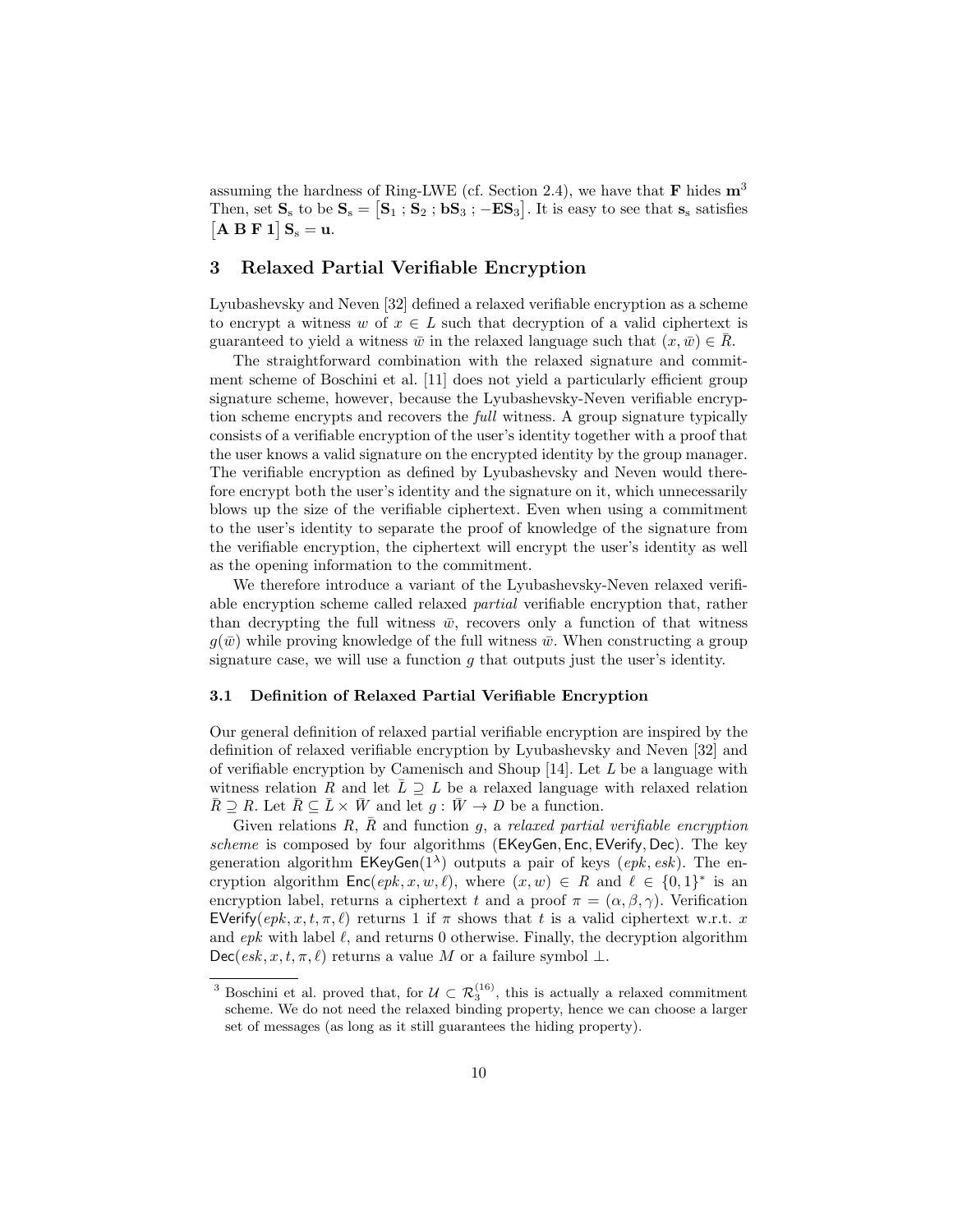**Correctness** The scheme is correct if Pr  $[Dec(esk, x, Enc(epk, x, w, \ell)) = g(w)]$  $= 1$  for all keys  $(\text{epk}, \text{esk}) \leftarrow \mathsf{EKeyGen}(1^{\lambda}),$  all  $(x, w) \in R$ , and all  $\ell \in \{0, 1\}^*$ .

**Completeness** The scheme satisfies completeness if  $Pr[$ EVerify( $epk$ , Enc( $epk$ , x,  $w, \ell, \ell = 1$  = 1 for all keys  $(\epsilon pk, \epsilon sk) \leftarrow \mathsf{EKeyGen}(1^{\lambda}),$  all  $(x, w) \in R$ , and all  $\ell \in \{0, 1\}^*$ .

**Special soundness** Special soundness implies that a valid proof  $\pi$  is a proof of knowledge of a valid witness  $\bar{w}$  for the relation  $\bar{R}$  and that decryption of the ciphertext t returns  $q(\bar{w})$ . More specifically, for all PPT adversaries A there exists a PPT extractor E such that the following probability is negligible:

Pr  $\sqrt{ }$  $\begin{array}{c} \begin{array}{c} \begin{array}{c} \begin{array}{c} \end{array} \\ \begin{array}{c} \end{array} \end{array} \end{array} \end{array}$  $b = b' = 1 \land \beta \neq \beta' \land$  $\big(\text{ Dec}(esk, x, t, \ell) \neq g(\bar{w})\big)$  $\vee$   $(x,\bar{w}) \notin \bar{R}$ ) :  $(\text{epk}, \text{esk}) \leftarrow$  EKeyGen $(1^{\lambda}),$  $(x, t, (\alpha, \beta, \gamma, \beta', \gamma'), \ell) \leftarrow A(\text{epk}, \text{esk}),$  $b \leftarrow$  EVerify $(\varrho p k, x, t, (\alpha, \beta, \gamma), \ell),$  $b' \leftarrow$  EVerify $(\text{epk}, x, t, (\alpha, \beta', \gamma'), \ell)),$  $\overline{w} \leftarrow \mathsf{E}(epk, esk, x, t, (\alpha, \beta, \gamma, \beta', \gamma'), \ell)$ 1  $\mathbf{I}$  $\mathbf{I}$  $\mathbf{I}$  $\mathbf{I}$ .

Chosen-ciphertext simulatability There exists a simulator S that outputs ciphertexts indistinguishable from honestly generated ones, i.e., the following probability is negligible:

$$
\left|\begin{array}{ll}b\stackrel{\delta}{\leftarrow}\{0,1\},~(epk,esk)\leftarrow\textsf{EKeyGen}(1^\lambda),\\(st,x,w,\ell)\leftarrow\textsf{A^{Dec}(esk,\cdot,\cdot,\cdot,\cdot)}(epk),\\(t_0,\pi_0)\leftarrow\textsf{Enc}(epk,x,w),~(t_1,\pi_1)\leftarrow\textsf{S}(epk,x,\ell),\\b'\leftarrow\textsf{A^{Dec}(esk,\cdot,\cdot,\cdot,\cdot)}(st,t_b,\pi_b)\end{array}\right]-\tfrac{1}{2}\right|\right.,
$$

where A cannot query its Dec oracle on  $(x, t_b, \pi_b, \ell)$ .

Observe that our definition of Special Soundness hardwires the use of Fiat-Shamir in the general construction. It is possible to give a more general definition of Special Soundness adapting the definition of weak simulation extractability By Faust et al. [19], but such a definition would be beyond the scope of this paper.

#### 3.2 Relaxed Partial Verifiable Encryption over Lattices

Let L and  $\overline{L}$  be a language and its relaxed version defined w.r.t. the following relations

$$
R_{\rm{ve}} = \left\{ \begin{array}{l} ((\mathbf{A}, \mathbf{U}), (\mathbf{m}, \mathbf{S}, \mathbf{1})) \in \\ (\mathcal{R}_{q}^{\ell_{1} \times (\ell_{2}+1)} \times \mathcal{R}_{q}^{\ell_{1}}) \times (\mathcal{U} \times \mathcal{R}_{q}^{\ell_{2}} \times \{\mathbf{1}\}) & : & \mathbf{A} \begin{bmatrix} \mathbf{m} \\ \mathbf{S} \end{bmatrix} = \mathbf{U} \bmod q \land ||\mathbf{S}|| \leq N \end{array} \right\}
$$

$$
\bar{R}_{\rm{ve}} = \left\{ \begin{array}{l} ((\mathbf{A}, \mathbf{U}), (\bar{\mathbf{m}}, \bar{\mathbf{S}}, \bar{\mathbf{c}})) \in \\ (\mathcal{R}_{q}^{\ell_{1} \times (\ell_{2}+1)} \times \mathcal{R}_{q}^{\ell_{1}}) \times (\bar{\mathcal{U}} \times \mathcal{R}_{q}^{\ell_{2}} \times \bar{\mathcal{C}}) & : & \mathbf{A} \begin{bmatrix} \bar{\mathbf{m}} \\ \bar{\mathbf{S}} \end{bmatrix} = \bar{\mathbf{c}} \mathbf{U} \bmod q \land ||\bar{\mathbf{S}}|| \leq \bar{N} \end{array} \right\}
$$

for some sets  $\mathcal{U}, \overline{\mathcal{U}}, \overline{\mathcal{C}} \subseteq \mathcal{R}_q$  and some integers  $\ell_1, \ell_2, N, \overline{N} > 0$ .

We will construct a relaxed partial verifiable encryption scheme for relations  $R_{\rm ve}$  and  $\bar{R}_{\rm ve}$  and function  $g((\bar{\mathbf{m}}, \bar{\mathbf{S}}, \bar{\mathbf{c}})) = \bar{\mathbf{m}}/\bar{\mathbf{c}}$  mod q. Our scheme is a modified version of the "multi-shot" chosen-ciphertext secure verifiable encryption scheme of Lyubashevsky-Neven. The multi-shot scheme involves multiple parallel repetitions of the proof with sub-exponential challenge set sizes, and decryption takes strictly sub exponential time (as opposed to expected polynomial time for the one-shot scheme).

Rather than producing one big proof of knowledge of the terms in relation  $R_{\rm ve}$ , we split it into two proofs, one for each term. The first proof only contains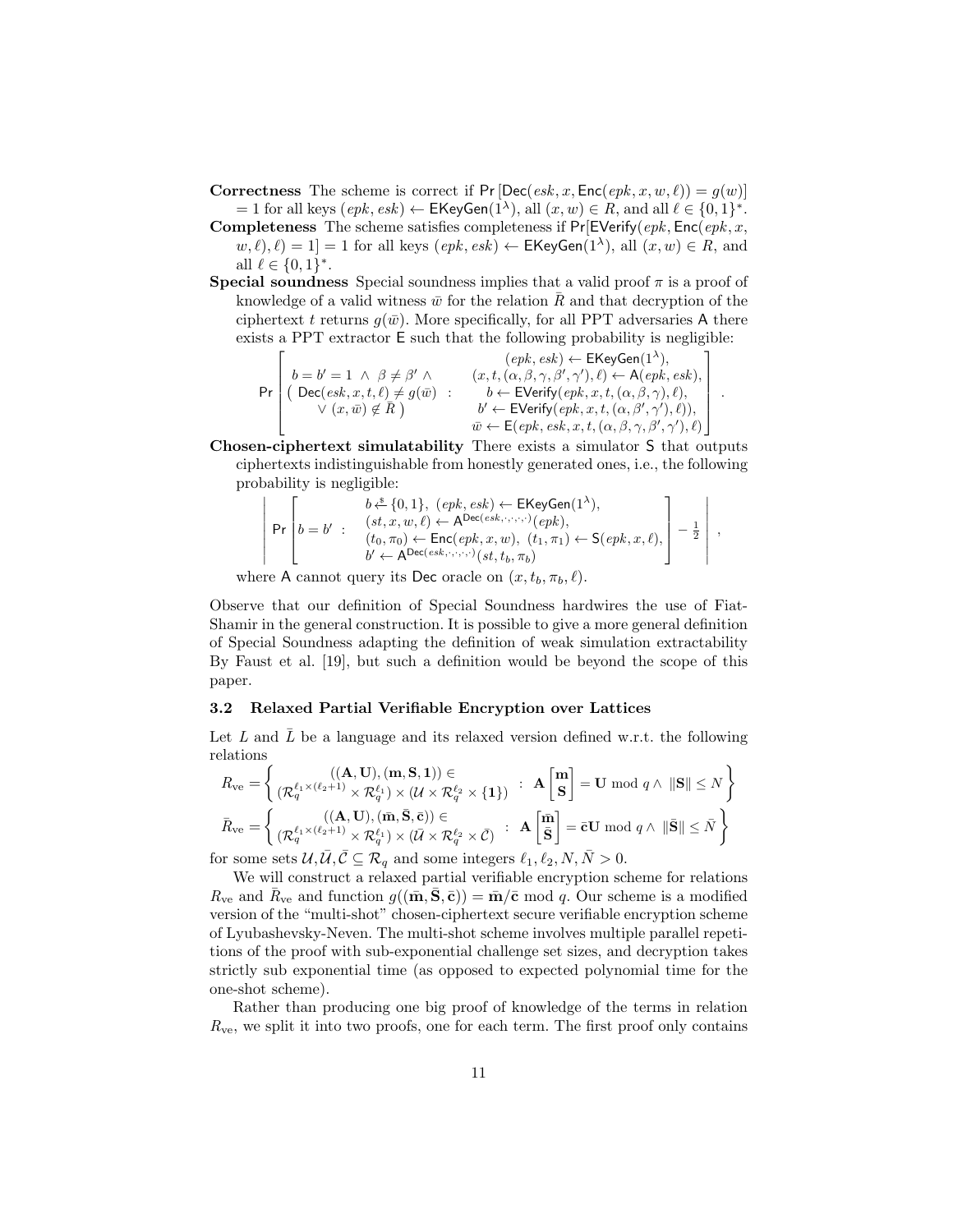the ciphertext equations and is repeated multiple times with a sub-exponential challenge set to enable efficient decryption. The second includes the relation equation as well as the ciphertext, proving that the encrypted plaintext is derived from a valid witness. The latter proof uses an exponential-size challenge set, so that it doesn't need to be repeated. Let p and q be two public primes with  $p > 2$ .

Key Generation. The recipient generates two key pairs for Ring-LWE encryption [33], but discards the secret key of the second pair. It samples  $s_1, d_1, s_2$ ,  $\mathbf{d}_2 \overset{\hspace{0.1em}\mathsf{\scriptscriptstyle\$}}{\leftarrow} \mathcal{R}_3$  and  $\mathbf{a} \overset{\hspace{0.1em}\mathsf{\scriptscriptstyle\$}}{\leftarrow} \mathcal{R}_q$ , and computes  $\mathbf{t}_1 = \mathbf{a} \mathbf{s}_1 + \mathbf{d}_1 \bmod q$  and  $\mathbf{t}_2 = \mathbf{a} \mathbf{s}_2 + \mathbf{d}_2 \mathbf{s}_3$  $\mathbf{d}_2 \text{ mod } q$ . The public key is  $epk = (p, q, \mathbf{a}, \mathbf{t}_1, \mathbf{t}_2)$ , the secret key is  $esk = \mathbf{s}_1$ .

*Encryption.* Given a witness  $(m, S, 1)$  for language member  $(A, U)$  in the relation  $R_{\rm ve}$ , the algorithm Enc uses the Naor-Yung technique [36] by encrypting m twice using standard Ring-LWE encryption under public keys  $t_1$  and  $t_2$ . More precisely, it samples  $\mathbf{r}, \mathbf{e}_1, \mathbf{e}_2, \mathbf{f}_1, \mathbf{f}_2 \stackrel{\$}{\leftarrow} \mathcal{R}_3$  and sets  $\mathbf{v}_1 = p(\mathbf{ar} + \mathbf{e}_1) \mod q$ ,  $\mathbf{w}_1 =$  $p(\mathbf{t}_1\mathbf{r}+\mathbf{f}_1)+\mathbf{m} \bmod q$ ,  $\mathbf{v}_2 = p(\mathbf{ar}+\mathbf{e}_2) \bmod q$ , and  $\mathbf{w}_2 = p(\mathbf{t}_2\mathbf{r}+\mathbf{f}_2)+\mathbf{m} \bmod q$ .

Then, letting  $\mathbf{A}_1$  be the first column of the matrix  $\mathbf{A} = [\mathbf{A}_1 \ \mathbf{A}_2]$  in relation  $R_{\rm ve}$ , it constructs a NIZK proof  $\Pi_1$  using the scheme from Section 2.7 for the relation

$$
\begin{bmatrix} 0 & pa & p & 0 & 0 & 0 & 0^{1 \times \ell_2} \\ 1 & pt_1 & 0 & p & 0 & 0 & 0^{1 \times \ell_2} \\ 0 & pa & 0 & 0 & p & 0 & 0^{1 \times \ell_2} \\ 1 & pt_2 & 0 & 0 & 0 & p & 0^{1 \times \ell_2} \\ A_1 & 0^{\ell_1 \times 1} & 0^{\ell_1 \times 1} & 0^{\ell_1 \times 1} & 0^{\ell_1 \times 1} & 0^{\ell_1 \times 1} & A_2 \end{bmatrix} \begin{bmatrix} m \\ r \\ e_1 \\ f_1 \\ e_2 \\ f_2 \\ f_3 \end{bmatrix} = \begin{bmatrix} v_1 \\ w_1 \\ v_2 \\ w_2 \\ w_3 \\ t \end{bmatrix}, \qquad (1)
$$

whereby it uses the challenge set  $C_1 = \{c \in \mathcal{R}_3 \mid ||c||_1 \leq 32\}.$ 

To enable Lyubashevsky-Neven's multi-shot decryption technique without having to repeat the above proof multiple times, the encryptor again uses the relaxed NIZK proof of Section 2.7 to construct a separate proof  $\Pi_2$  for the relation E.

$$
\begin{bmatrix} 0 & pa & p & 0 & 0 & 0 \\ 1 & pt_1 & 0 & p & 0 & 0 \\ 0 & pa & 1 & 0 & p & 0 \\ 1 & pt_2 & 0 & 0 & 0 & p \end{bmatrix} \begin{bmatrix} \mathbf{m} \\ \mathbf{r} \\ \mathbf{e}_1 \\ \mathbf{f}_1 \\ \mathbf{e}_2 \\ \mathbf{f}_2 \end{bmatrix} = \begin{bmatrix} \mathbf{v}_1 \\ \mathbf{w}_1 \\ \mathbf{v}_2 \\ \mathbf{w}_2 \end{bmatrix}, \tag{2}
$$

whereby it includes  $epk, (\mathbf{A}, \mathbf{U}), (\mathbf{v}_1, \mathbf{w}_1, \mathbf{v}_2, \mathbf{w}_2), \Pi_1, \ell$  in the Fiat-Shamir hash. To obtain efficient decryption but keep the soundness error negligible, this proof is repeated  $l = 11$  times with challenge set  $C_2 = \mathcal{R}_3^{(16)}$ . The algorithm outputs ciphertext  $(\mathbf{v}_1, \mathbf{w}_1, \mathbf{v}_2, \mathbf{w}_2)$  and proof  $(\Pi_1, \Pi_2)$ .

Verification. The verification algorithm  $\mathsf{EVerify}((p,q,\mathbf{a},\mathbf{t}_1,\mathbf{t}_2),(\mathbf{A},\mathbf{U}),(\mathbf{v}_1,\mathbf{w}_1,$  $\mathbf{v}_2, \mathbf{w}_2, \Pi_1, \Pi_2$ ,  $\ell$ ) checks that  $\Pi_1$  and  $\Pi_2$  are valid relaxed NIZK proofs for the relations of Equations (1) and (2), including the correct arguments  $epk, (\mathbf{A}, \mathbf{U}),$  $(\mathbf{v}_1, \mathbf{w}_1, \mathbf{v}_2, \mathbf{w}_2), \Pi_1, \ell$  in the Fiat-Shamir hash of  $\Pi_2$ .

*Decryption.* The decryption algorithm  $\text{Dec}(s_1, (A, U), (v_1, w_1, v_2, w_2), (\Pi_1, \Pi_2),$  $\ell$ ) first checks that the proofs are valid using the verification algorithm above, returning  $\perp$  if it is not valid. It then decrypts the cihpertext by applying the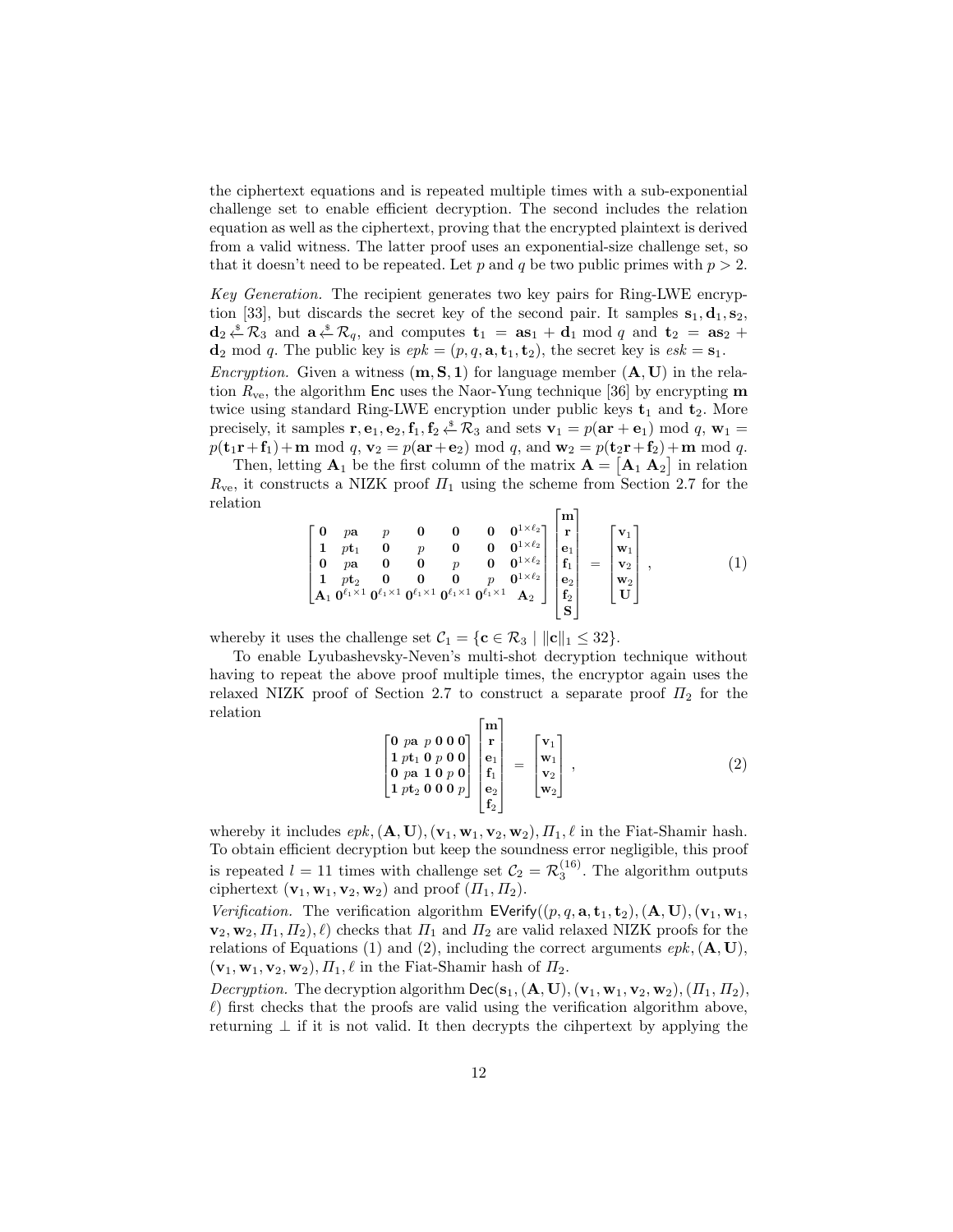Lyubashevsky-Neven multi-shot decryption on proof  $\Pi_2 = (\mathbf{Y}^{(1)}, \mathbf{c}^{(1)}, \mathbf{Z}^{(1)}, \dots,$  $\mathbf{Y}^{(l)}$ ,  $\mathbf{c}^{(l)}$ ,  $\mathbf{Z}^{(l)}$ ) by, for  $i = 1, \ldots, l$ , going over all challenges  $\mathbf{c}' \in \mathcal{C}_2$  to try to decrypt  $(\bar{c}\mathbf{v}, \bar{c}\mathbf{w}_1)$  as a Ring-LWE ciphertext, where  $\bar{c} = \mathbf{c}^{(i)} - \mathbf{c}'$ . It does so by computing  $\bar{\mathbf{m}}' = (\mathbf{w}_1 - \mathbf{v}_1 \mathbf{s}_1)\bar{\mathbf{c}}$  mod q, checking that  $\|\bar{\mathbf{m}}'\|_{\infty} < q/2C$  where C is as defined in Lemma 5, and if so, compute  $\bar{\mathbf{m}} = \bar{\mathbf{m}}'$  mod p and return  $\bar{\mathbf{m}}/\bar{\mathbf{c}}$  mod q; otherwise, it returns ⊥.

Decryption Runtime. Decryption terminates in time at most  $2^{26}$ . Indeed, if the ciphertext is honestly generated the algorithm needs to guess the challenge only once. On the other hand, for a dishonestly generated ciphertext the probability that verification succeeds and still decryption fails is negligible. Indeed, if the adversary could answer only one challenge c, when making the random oracle queries the probability of hitting always **c** would be  $1/(\ell \cdot |\mathcal{C}_2|)$ . Hence, a second challenge exists w.h.p. and decryption requires to guess a challenge  $c'$  at most  $|\mathcal{C}_2| \leq 2^{26}$  times.

Remark that the decryption does not recover the full witness: the algorithm decrypts the ciphertext, but it does not recover the randomness used to generate it or the vector S. Moreover, differently from Lyubashevsky-Neven construction, in our case the relation  $\mathbf{A} \begin{bmatrix} \mathbf{m} \\ \mathbf{c} \end{bmatrix}$ S  $\vert$  = U holds modulo q, while in the original scheme it has to hold modulo  $p$ . We show the correctness of the scheme using Lemma 5, which is a variant of a result by Lyubashevsky and Neven [32, Lemma 3.1]. In this lemma we show that, for some choice of the parameters, the decryption always return the same value  $\bar{\mathbf{m}}/\bar{\mathbf{c}}$  over the ring  $\mathcal{R}_q$ . This is slightly different from the original decryption algorithm, as in the original scheme it was enough for decryption to return the same  $\bar{m}/\bar{c}$  modulo p.

**Lemma 5.** Let  $\mathbf{a} \stackrel{\ast}{\leftarrow} \mathcal{R}_q$ , and  $\mathbf{t} = \mathbf{a}\mathbf{s} + \mathbf{d}$  where  $\mathbf{s}, \mathbf{d} \stackrel{\ast}{\leftarrow} \mathcal{R}_3$ . If there exist  $\bar{\mathbf{r}}$ ,  $\bar{\mathbf{e}}$ ,  $\bar{\mathbf{f}}$ ,  $\bar{m}$ ,  $\bar{c}$  such that

 $p(a\bar{\mathbf{r}} + \bar{\mathbf{e}}) = \bar{\mathbf{c}}\mathbf{v} \mod q \text{ and } p(\mathbf{t}\bar{\mathbf{r}} + \bar{\mathbf{f}}) + \bar{\mathbf{m}} = \bar{\mathbf{c}}\mathbf{w} \mod q \text{ (3)}$ 

and  $||p(\mathbf{\bar{r}d}+\mathbf{\bar{f}}-\mathbf{\bar{e}s})+\mathbf{\bar{m}}||_{\infty} < q/2C$  and  $||\mathbf{\bar{m}}||_{\infty} < p/2C$ , where  $C = \max_{\mathbf{\bar{c}} \in \bar{C}} ||\mathbf{\bar{c}}||_1$  $=\max_{\bar{\mathbf{c}}, \bar{\mathbf{c}}' \in \mathcal{C}} \|\bar{\mathbf{c}} - \bar{\mathbf{c}}'\|_1, \text{ then}$ 

- 1.  $\|(\mathbf{w} \mathbf{v}\mathbf{s})\mathbf{c}' \mod q\|_{\infty} < q/2C \text{ and } \|(\mathbf{w} \mathbf{v}\mathbf{s})\mathbf{c}' \mod q \mod p\|_{\infty} < p/2C$
- 2. for any  $\vec{c}' \in \vec{C}$  such that  $\|(w \mathbf{vs})\vec{c}' \mod q\|_{\infty} < q/2C$  and  $\|(w \mathbf{vs})\vec{c}'\|_{\infty}$ mod q mod  $p \|_{\infty} < p/2C$  we have  $(\mathbf{w} - \mathbf{v}\mathbf{s})\bar{\mathbf{c}}'$  mod q mod  $p/\bar{\mathbf{c}}' = \bar{\mathbf{m}}/\bar{\mathbf{c}}$ .

Proof. The proof is a simple verification of the claims and it is very similar to the proof of Lemma 3.1 in [32], hence we omit it.

Hence, for decryption to be correct, we must choose parameters that guarantee that the values decrypted from  $\Pi_2$  using  $s_i$  for  $i = 1, 2$  satisfy  $\|p(\bar{\mathbf{r}}_i \mathbf{d}_i + \mathbf{f}_i \bar{\mathbf{e}}_i\mathbf{s}_i$ ) +  $\bar{\mathbf{m}}\|_{\infty} < q/2C$  and  $\|\bar{\mathbf{m}}_i\|_{\infty} < p/2C$ , i.e., p, q and n should be such that  $16\sigma_2(2np + p + 1)$  <  $q/2C$  and  $16\sigma_2$  <  $p/2C$ , where  $C \leq 64$  as challenges come from  $\mathcal{R}_3^{(16)}$ . We enforce this condition on both ciphertexts to guarantee decryption to work using either  $s_1$  or  $s_2$ . This allows to prove CCA simulatability following the Naor-Young paradigm [36].

In the next lemma, we prove that with high probability the  $\bar{m}/\bar{c}$  returned by decryption is equal to the polynomial  $\bar{m}'/\bar{c}'$  returned from an extractor for  $\Pi_2$ .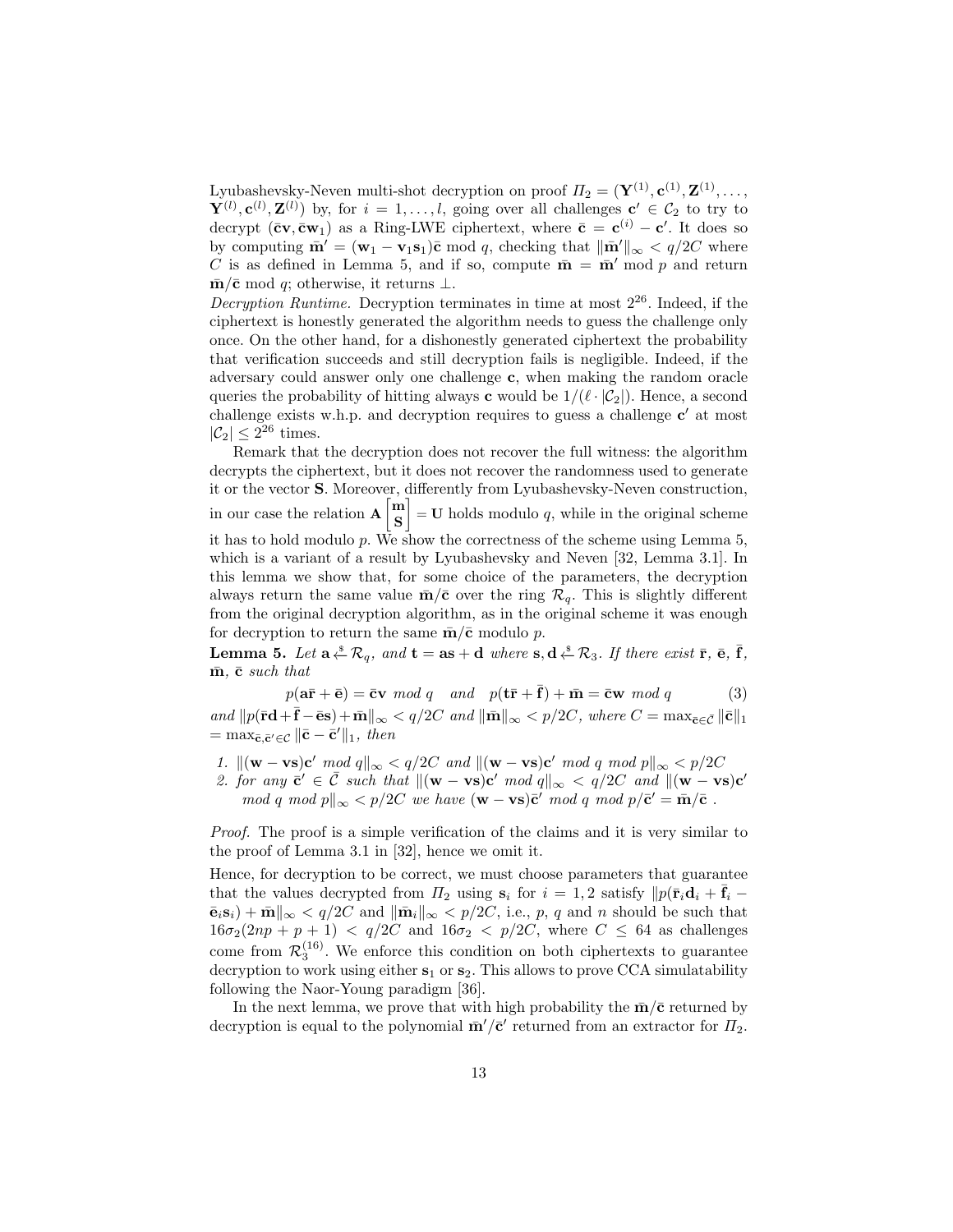The proof of this lemma consists only of a plain computation of the probability, and can be found in the full version of the paper.

**Lemma 6.** Let  $\bar{m}$  and  $\bar{c}$  be the output of the decryption and  $\bar{m}', \bar{c}'$  be the values extracted from  $\Pi_1$ . Then with probability at least  $1-2^{-35928}$ , over the choice of the opening key **t**,  $\bar{\mathbf{m}}/\bar{\mathbf{c}} = \bar{\mathbf{m}}'/\bar{\mathbf{c}}'$  (where parameters are set as in Table 1).

Finally, for the CCA simulatability the proofs that we use in the scheme need to be unbounded simulation soundness. Following the same reasoning used in Lyubashevsky and Neven, we prove that  $\Pi_2$  has quasi-unique responses, hence simulation soundness. Indeed, breaking quasi-uniqueness means finding  $z \neq z'$ with  $\ell_{\infty}$  norm less than  $8\sigma_2$  such that  $Mz = Mz' \mod q$ , where with M we mean the matrix in 2. Thus, either there is a non-zero tuple  $(\mathbf{y}_1, \mathbf{y}_2) \in \mathcal{R}_q$  with  $\ell_{\infty}$  norm less than  $16\sigma_2$  such that  $p(\mathbf{a}\mathbf{y}_1+\mathbf{y}_2) = 0 \text{ mod } q$  or  $p\mathbf{y}_1+\mathbf{y}_2 = 0 \text{ mod } q$ . Imposing  $p > 16\sigma_2$  and  $16\sigma_2 p + 16\sigma_2 < q$  implies that the second equality is not possible. Also, setting  $(32\sigma_2)^2 < q$ , we can use a standard probabilistic argument to show that for all  $y_1, y_2$  of  $\ell_{\infty}$  norm less than  $16\sigma_2$ ,

 $Pr_{\mathbf{a}\in\mathcal{R}_q}[\mathbf{a}\mathbf{y}_1+p\mathbf{y}_2=0 \mod q]=2^{-\Omega(n)}$ .

Therefore for almost all  $a$ , there will not be a short solution  $(y_1, y_2)$  that satisfies  $ay_1 + py_2 = 0$ . Observe that the same argument works for  $\Pi_1$ . Hence imposing the same inequalities on  $\sigma_1$  yields simulation soundness also for  $\Pi_1$ , thus for the protocol  $(\Pi_1, \Pi_2)$ .

**Theorem 4.** If  $Ring\text{-}LWE_{U(\mathcal{R}_q)}$  is hard and the relaxed NIZK proof system is unbounded non-interactive zero-knowledge and unbounded simulation soundness, the scheme (EKeyGen, Enc, EVerify, Dec) is a relaxed partial verifiable encryption scheme w.r.t. the function g.

# 4 Group Signature Scheme

The combination of Boschini et al.'s relaxed signature scheme [11] with our relaxed partial verifiable encryption scheme yields an efficient group signature with practical parameters (see Section 4.2). Although the building blocks are "relaxed" schemes, the resulting group signature enjoys non-relaxed traceability. Indeed, the correctness of the verifiable encryption guarantees that when opening a signature, the recovered identity is in the original set of group members id (and not in the relaxed one).

## 4.1 A Lattice-Based Group Signature

Let  $\mathcal{U} = \mathcal{R}_3^{(16)}$  be the set of possible user identities.

*Parameters Generation.* On input the security parameter  $\lambda$ , the algorithm runs the parameter generator of the signature scheme  $par \leftarrow$  SParGen $(1^{\lambda})$  and chooses integer p, q, n where p and q are prime and  $p < q$ . It outputs  $gpar := (par, p, q, n)$ .

Group Manager Key Generation. The group manager generates the keys  $qsk =$ **X** and  $gpk = (\begin{bmatrix} A & B & C & 1 \end{bmatrix}, u)$  by running SKeyGen and choosing a random ring element  $\mathbf{u} \stackrel{\ast}{\leftarrow} \mathcal{R}_q$ .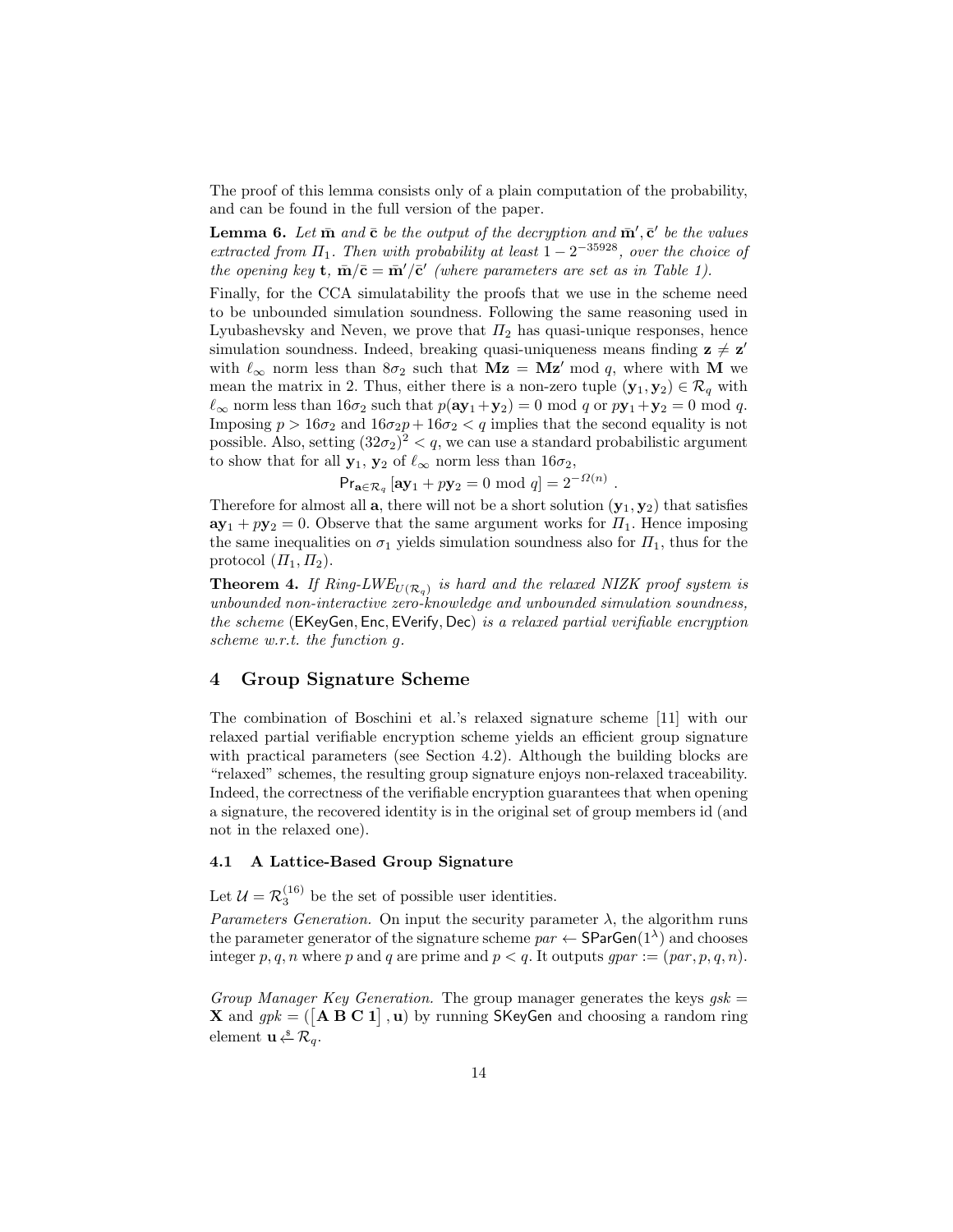Opener Key Generation. The opener runs the key generation algorithm of the verifiable encryption scheme  $EKeyGen(1^{\lambda})$  and returns the resulting key pair  $(\text{op } k = \text{ep } k, \text{os } k = \text{es } k).$ 

User Key Generation. The group manager generates a signing key user identity  $id = \mathbf{m} \in \mathcal{U} = \mathcal{R}_3^{(16)}$  by running  $\text{Sign}(gsk, \mathbf{m})$  to yield  $(1, [\mathbf{S}, \mathbf{0}], 1)$  as described in Section 2.8. Recall that **S** is a short vector so that  $\begin{bmatrix} A & B & C + mG \end{bmatrix}$  **S** = **u** mod q. It then returns  $usk := S$ .

Signing Algorithm. The user first generates a key one-time signature key pair  $(sk, vk) \leftarrow$  OTSGen $(1^{\lambda})$ . The user then blinds her identity m using the technique from Section 2.8 by choosing random  $\mathbf{E} \xleftarrow{\$} \mathcal{R}_3^{1 \times m}$  and  $\mathbf{b} \xleftarrow{\$} \mathcal{R}_3$ , and computing  $\mathbf{F} = \mathbf{b}^{-1}(\mathbf{C} + \mathbf{m}\mathbf{G} + \mathbf{E})$ . If  $\mathbf{S} = [\mathbf{S}_1; \mathbf{S}_2; \mathbf{S}_3]$  with  $\mathbf{S}_1 \in \mathcal{R}_q^{2 \times 1}$  and  $\mathbf{S}_2, \mathbf{S}_3 \in \mathcal{R}_q^{m \times 1}$ , then we have that  $\begin{bmatrix} \mathbf{A} & \mathbf{B} & \mathbf{F} & \mathbf{1} \end{bmatrix} \begin{bmatrix} \mathbf{S}_1 \\ \mathbf{S}_2 \\ \end{bmatrix}$ ;  $\mathbf{S}_3$ ;  $-\mathbf{ES}_3$  = **u** mod q. The user can therefore create a relaxed NIZK proof  $\Pi_0$  for the relation

$$
R_0 = \left\{ \left( \left( \begin{bmatrix} \mathbf{A} \ \mathbf{B} \ \mathbf{F} \ \mathbf{1} \end{bmatrix}, \mathbf{u} \right), (\mathbf{T}_0, \mathbf{1}) \right) \ : \ \left[ \mathbf{A} \ \mathbf{B} \ \mathbf{F} \ \mathbf{1} \right] \mathbf{T}_0 = \mathbf{u} \ \wedge \ \| \mathbf{T}_0 \| \leq N_0 \right\}
$$
\n
$$
\bar{R}_0 = \left\{ \left( \left( \begin{bmatrix} \mathbf{A} \ \mathbf{B} \ \mathbf{F} \ \mathbf{1} \end{bmatrix}, \mathbf{u} \right), (\bar{\mathbf{T}}_0, \bar{\mathbf{c}}) \right) \ : \ \left[ \mathbf{A} \ \mathbf{B} \ \mathbf{F} \ \mathbf{1} \right] \bar{\mathbf{T}}_0 = \bar{\mathbf{c}} \mathbf{u} \ \wedge \ \bar{\mathbf{c}} \in \bar{C}_0 \ \wedge \ \|\bar{\mathbf{T}}_0\| \leq \bar{N}_0 \right\} \end{array} \right\} \tag{4}
$$

where she includes  $vk$  in the Fiat-Shamir hash. The parameters follow from rejection sampling (see Section 2.7): the noise vector is sampled from a Gaussian with standard deviation  $\sigma_0 = 12T_0$ , where  $T_0$  is obtained from  $N_0$  as a bound on the norm of  $cT_0$  for  $c \in \mathcal{C}_0$ , and  $\overline{N}_0 = 2.1\sigma_0\sqrt{n(3+2m)}$ . The challenge space is set to  $C_0 = \{c \in \mathcal{R}_3 : ||c||_1 \leq 32\}$  so that the proof only needs to be repeated once, as indeed  $|\mathcal{C}_0| > 2^{256}$ .

Next, from the way **F** was computed, we have that  $\begin{bmatrix} \mathbf{G}^{\mathsf{T}} \ \mathbf{F}^{\mathsf{T}} \ \mathbb{I}_m \end{bmatrix} \begin{bmatrix} \mathbf{m} \\ \mathbf{\cdot} \end{bmatrix} \cdot \mathbf{E}^{\mathsf{T}}$  $= -\mathbf{C}^{\mathsf{T}}$ . Setting  $\mathbf{T}_{ve} = [-\mathbf{b} : \mathbf{E}^{\mathsf{T}}]$  the prover can therefore use the verifiable encryption scheme to encrypt a witness of the languages with relations

$$
R_{\rm{ve}} = \left\{ \begin{aligned} &\left( (\left[ \mathbf{G}^{\mathsf{T}} \ \mathbf{F}^{\mathsf{T}} \ \mathbb{I}_m \right], -\mathbf{C}^{\mathsf{T}}), (\mathbf{m}, \mathbf{T}_{\rm{ve}}, \mathbf{1})) \in (\mathcal{R}_q^{m \times (m+2)} \times \mathcal{R}_q^m) \times (\mathcal{U} \times \mathcal{R}_q^{m+1} \times \{\mathbf{1}\}) \\ &\hspace{0.5cm} : \qquad \left[ \mathbf{G}^{\mathsf{T}} \ \mathbf{F}^{\mathsf{T}} \ \mathbb{I}_m \right] \left[ \begin{matrix} \mathbf{m} \\ \mathbf{T}_{\rm{ve}} \end{matrix} \right] = -\mathbf{C}^{\mathsf{T}} \bmod q \;\wedge\; \|\mathbf{T}_{\rm{ve}}\| \leq N_{\rm{ve}} \\ &\hspace{0.5cm} \bar{R}_{\rm{ve}} = \left\{ \begin{matrix} &\left( (\left[ \mathbf{G}^{\mathsf{T}} \ \mathbf{F}^{\mathsf{T}} \ \mathbb{I}_m \right], -\mathbf{C}^{\mathsf{T}}), (\bar{\mathbf{m}}, \bar{\mathbf{T}}_{\rm{ve}}, \bar{\mathbf{c}}) \right) \in (\mathcal{R}_q^{m \times (m+2)} \times \mathcal{R}_q^m) \times (\bar{\mathcal{U}} \times \mathcal{R}_q^{m+1} \times \bar{\mathcal{C}}_{\rm{ve}}) \\ &\hspace{0.5cm} : \qquad \left[ \mathbf{G}^{\mathsf{T}} \ \mathbf{F}^{\mathsf{T}} \ \mathbb{I}_m \right] \left[ \begin{matrix} \bar{\mathbf{m}} \\ \bar{\mathbf{T}}_{\rm{ve}} \end{matrix} \right] = -\bar{\mathbf{c}} \mathbf{C}^{\mathsf{T}} \bmod q \;\wedge\; \|\bar{\mathbf{T}}_{\rm{ve}}\| \leq \bar{N}_{\rm{ve}} \end{aligned} \right\}
$$

The user runs the encryption algorithm  $Enc(opk, x, w, vk)$  with language member  $x = (\left[\mathbf{G}^{\mathsf{T}} \ \mathbf{F}^{\mathsf{T}} \ \mathbb{I}_m \right], -\mathbf{C}^{\mathsf{T}})$ , witness  $w = (\mathbf{m}, \left[-\mathbf{b} \ ; \mathbf{E}^{\mathsf{T}} \right], \mathbf{1})$ , and the verification key vk as the encryption label, to generate a ciphertext  $t = (\mathbf{v}_1, \mathbf{w}_1, \mathbf{v}_2, \mathbf{w}_2)$  and proof  $\pi = (H_1, H_2)$ . The user then computes the one-time signature ots  $\leftarrow$  $\text{OTSSign}(sk, (\mathbf{A}, \mathbf{B}, \mathbf{F}, \mathbf{u}, \Pi_0, t, \pi, M))$  and returns the group signature  $sig =$  $(\mathbf{F}, \Pi_0, t, \pi, v\mathbf{k}, \text{obs}).$ 

Verification Algorithm. The verifier checks the one-time signature by running  $\overline{\text{OTSVf}}(vk, (\mathbf{A}, \mathbf{B}, \mathbf{F}, \mathbf{u}, \Pi_0, t, \pi, M), \text{ots}),$  checks the NIZK proof  $\Pi_0$  in the group signature  $sig = (\mathbf{F}, \Pi_0, t, \pi)$ , making sure that vk is included in the Fiat-Shamir hash, and checks the encryption proof by running  $\mathsf{EVerify}(opk, x, t, \pi, vk)$  with  $x = (\left[\mathbf{G}^{\mathsf{T}} \ \mathbf{F}^{\mathsf{T}} \ \mathbb{I}_m\right], -\mathbf{C}^{\mathsf{T}})$  and with vk as the encryption label. If all tests succeed then he outputs 1, else he outputs 0.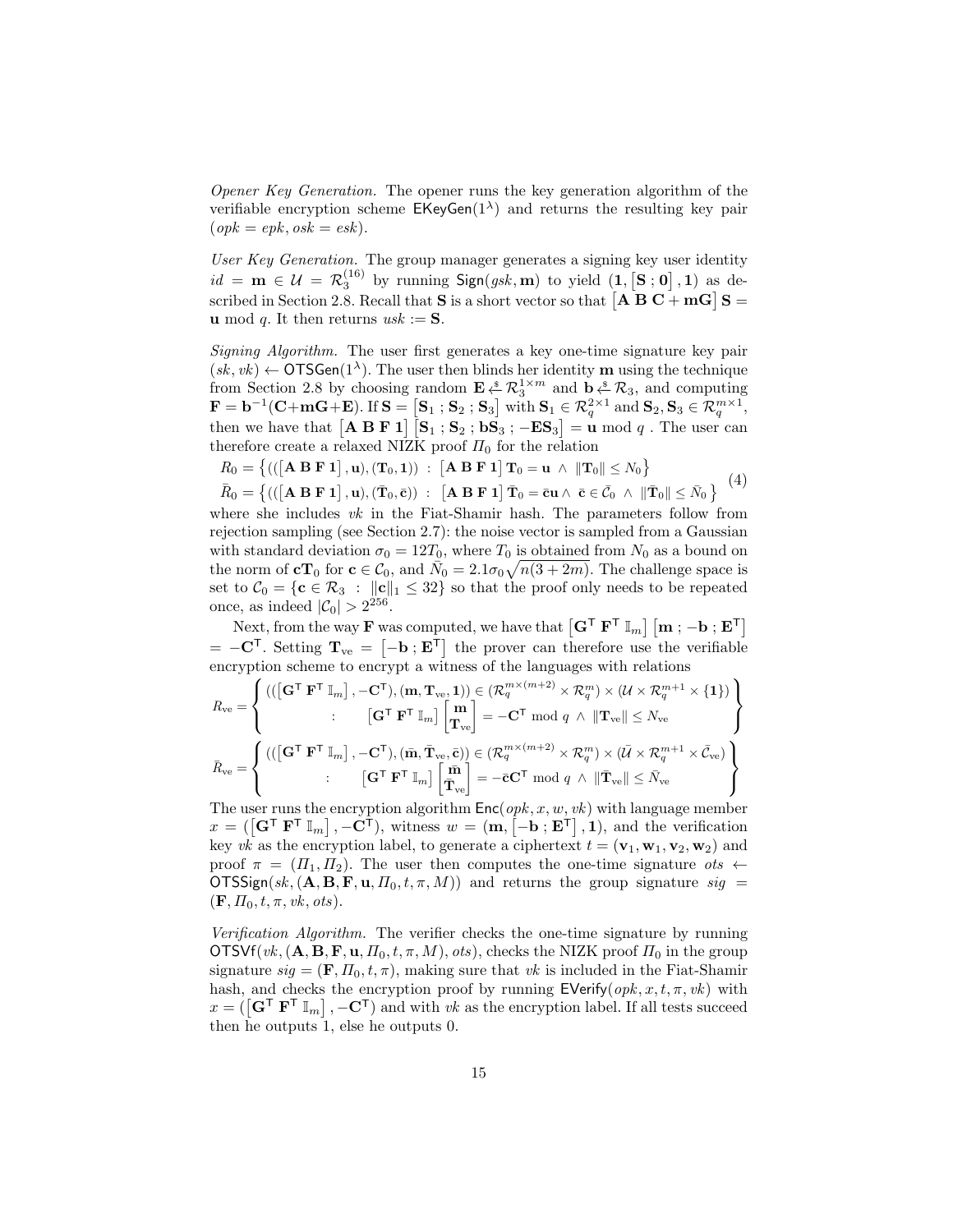Opening Algorithm. The opener first verifies the group signature by running the GVerify algorithm above. If it is invalid, then the opener returns  $\perp$ , else it decrypts  $\mathbf{m} \leftarrow \mathsf{Dec}(esk, x, t, \pi, vk)$  with x as above and returns  $id = \mathbf{m}$ .

To guarantee the correctness of the scheme, the norm bounds  $N_0$ ,  $N_{ve}$  and  $\bar{N}_{ve}$  should be chosen carefully. First, as observed in Section 2.8, a honest **T** is generated as  $\mathbf{T} = [\mathbf{S}_1 \ \mathbf{S}_2 \ \mathbf{bS}_3 - \mathbf{E} \mathbf{S}_3]$ , where the vector  $\mathbf{S} = [\mathbf{S}_1 \ \mathbf{S}_2 \ \mathbf{S}_3] \in$  $\mathcal{R}_q^{1\times (2+2m)}$  is sampled from a Gaussian with standard deviation  $\sigma$ . Hence it each of its components has norm bounded by  $1.05\sigma\sqrt{n}$ . Moreover, using the bounds in Lemma 2, it holds  $\|\mathbf{bS}_3\| \leq 8\sigma n\sqrt{m}$  and  $\| - \mathbf{ES}_3 \| \leq \sqrt{\sum_{i=1}^m \|\mathbf{E}_i \mathbf{S}_{3,i}\|_2^2} \leq$ m Lemma 2, it holds  $\|\mathbf{S}\sigma\| \leq \frac{\partial n}{\partial m}$  and  $\|\mathbf{S}\sigma\eta\sqrt{m}$ . Hence we can set the bound  $N_0$  to be:

$$
N_0 = \sqrt{(2+m)(1.05\sigma\sqrt{n})^2 + m(8\sigma n)^2 + m(8\sigma n)^2}.
$$

The value  $N_{\rm ve}$  in  $R_{\rm ve}$  bounds the norm of a vector of polynomials with coefficients in  $\{0,1\}$  one of which is in  $\mathcal{R}_3^{(16)}$ , hence  $N_{ve} := \sqrt{256 + n(m^2 + 1)}$ . Finally, the parameter  $\bar{N}_{ve}$  bounds the norm of what is returned extracting from the NIZK proof, hence it is computed from the standard deviation of the Gaussian distribution used in rejection sampling as explained in Section 2.7.

Theorem 5 (Traceability). Our group signature scheme is traceable in the random-oracle model if Assumption 3 holds and the relaxed partial verifiable encryption scheme of Section 3 satisfies special soundness.

Theorem 6 (CCA-Anonymity). Our group signature scheme is CCA-anonymous in the random-oracle model if Assumption 1 holds, if the NIZK proof is statistical zero-knowledge and if the relaxed partial verifiable encryption scheme of Section 3 is chosen-ciphertext simulatable.

As stated in Section 2.4, there are two ways to interpret Assumption 3 and Assumption 1, either as a quite strong interactive assumption, or as implied through a complexity leveraging argument by the Ring-LWE and the Ring-SIS assumptions, and by the Ring-LWE<sub>m, D</sub> assumption, respectively.

#### 4.2 Practical Parameters and Storage Requirement

In Table 1 we give a set of practical parameters for different security requirements and all guaranteeing  $\lambda = 80$  bits of security against quantum adversaries. Following the approach in Boschini et al. [11], we give the possibility to choose whether to base the security of the scheme on complexity leveraging or not. All parameters are computed w.r.t. fixed  $n = 2^{11}$ ,  $\sigma_t = 4$  and p a prime such that  $\log p \leq 2^{50}$ . The second column contains the maximum value of the Hermite root factor computed for the Ring-SIS instance in Theorem 2. Given that not only Assumption 4, but also the hardness of finding a witness for an element of L in Section 2.7 is based on that, we decided to use it to have a hardness estimate even when relying only on the hardness of Assumption 3. The only difference with the other case (and the reason for which  $\delta_s$  is different) is that when assuming complexity leveraging we need to compensate also for the tightness loss of the reductions in Section 2.4, while in the other case it is only necessary to compensate for the tightness loss in the proofs of Theorem 5 and 6. We recall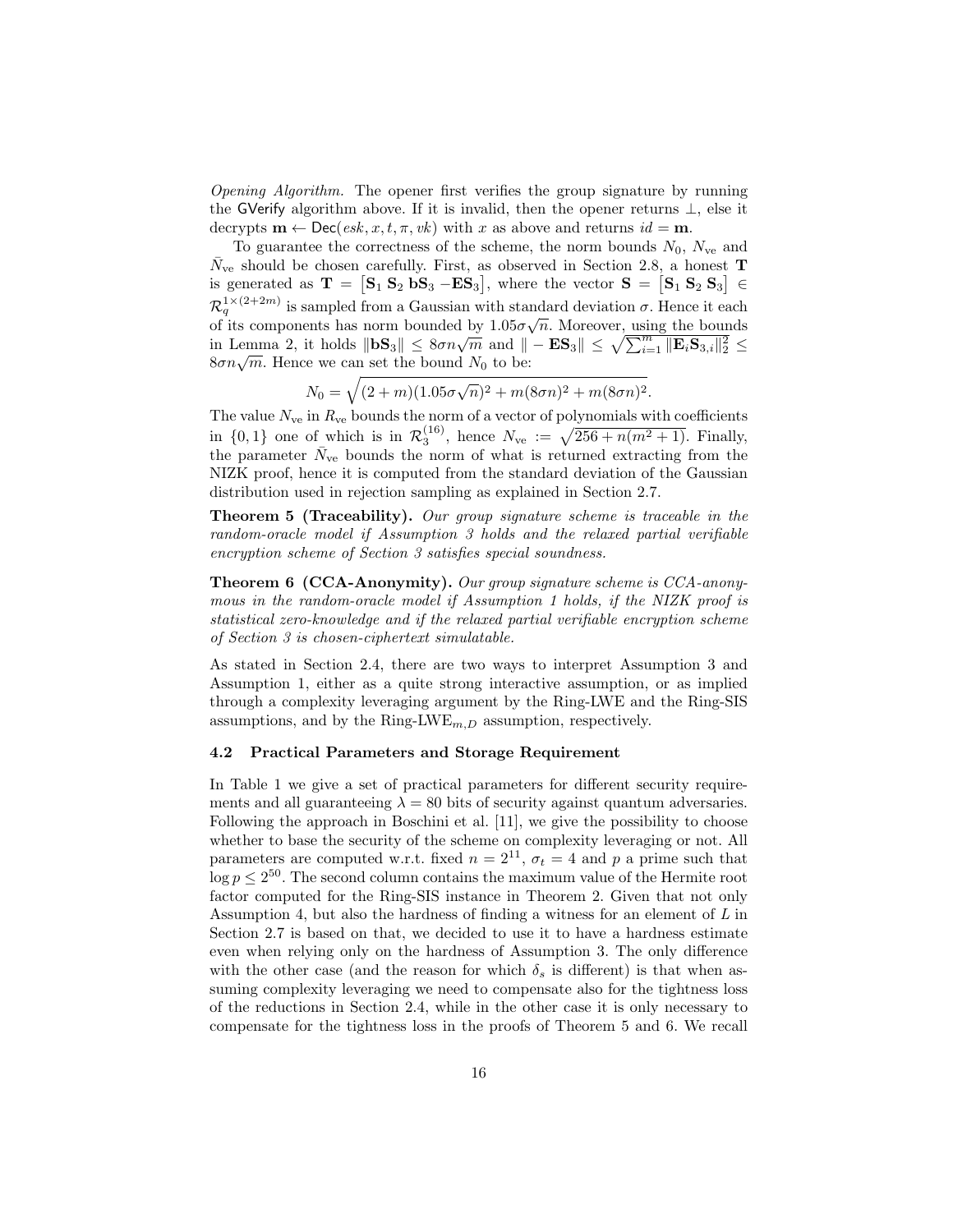|                  |          | Parameters |                |                                                                                                                                                                                                                                                   |            |            | <b>Sizes</b>                            |  |  |              |
|------------------|----------|------------|----------------|---------------------------------------------------------------------------------------------------------------------------------------------------------------------------------------------------------------------------------------------------|------------|------------|-----------------------------------------|--|--|--------------|
| Compl. Lev.      | $\delta$ | m          | $\overline{q}$ | $\sigma_0$                                                                                                                                                                                                                                        | $\sigma_1$ | $\sigma_2$ | $ qpk(MB) $ usk(kB) $ opk(kB) $ sig(MB) |  |  |              |
| NO<br><b>YES</b> |          |            |                | $1.00352$   $7 \sim 2^{115}$ $2.891 \cdot 10^{17}$ $6.51 \cdot 10^{4}$ $2.13 \cdot 10^{4}$ $0.501$   $122.95$   88.32  <br>$1.0014$   $22 \sim 2^{116}$ $4.325 \cdot 10^{14}$ $9.36 \cdot 10^{4}$ $2.13 \cdot 10^{4}$   $1.396$   $224.26$   89.1 |            |            |                                         |  |  | 0.91<br>1.72 |

**Table 1.** Table of parameters for  $n = 2^{11}$ ,  $\sigma_t = 4$  and  $p \sim 2^{50}$  for  $2^{25}$  users.

that the most efficient scheme prior to ours [26] has signatures over 60 MB and public keys of 4.9 MB for a group size of only  $2^{10}$  users for 80 bits of security. While they still have to deal with big lattices (dimensions:  $n = 2^8$ ,  $m = 2^{12}$ ), their coefficients are smaller than ours (bounded by  $q = 2^8$ ), and this allow for more efficient computations.

### Acknowledgements

The authors thank Vadim Lyubashevsky for many helpful discussions and the anonymous reviewers for the useful comments. This work was supported by the ERC under grant #321310 PERCY), the SNF under grant #200021 157080 (Efficient Lattice-Based Cryptographic Protocols) and the European Union's Horizon 2020 research and innovation program under grant #779391 (FutureTPM).

# References

- 1. S. Agrawal, D. Boneh, X. Boyen. Lattice basis delegation in fixed dimension and shorter-ciphertext hierarchical IBE. In CRYPTO 2010.
- 2. E. Alkim, L. Ducas, T. Pöppelmann P. Schwabe. Post-quantum Key Exchange -A New Hope, USENIX Security Symposium 2016..
- 3. G. Ateniese, J. Camenisch, M. Joye, G. Tsudik. A practical and provably secure coalition-resistant group signature scheme. In CRYPTO 2000.
- 4. A. Bagherzandi, J. H. Cheon, S. Jarecki. Multisignatures secure under the discrete logarithm assumption and a generalized forking lemma. In ACM CCS 2008.
- 5. W. Banaszczyk. New bounds in some transference theorems in the geometry of numbers. Mathematische Annalen, 296(1):625–635, 1993.
- 6. M. Bellare, D. Micciancio, B. Warinschi. Foundations of group signatures: Formal definitions, simplified requirements, and a construction based on general assumptions. EUROCRYPT 2003.
- 7. M. Bellare, H. Shi, C. Zhang. Foundations of Group Signatures: The Case of Dynamic Groups. CT-RSA 2005.
- 8. F. Benhamouda, J. Camenisch, S. Krenn, V. Lyubashevsky, G. Neven. Better zeroknowledge proofs for lattice encryption and their application to group signatures. In ASIACRYPT 2014.
- 9. P. Bichsel, J. Camenisch, T. Groß, V. Shoup. Anonymous credentials on a standard Java card. In ACM CCS 2009.
- 10. D. Boneh, X. Boyen, E.-J. Goh. Hierarchical identity based encryption with constant size ciphertext. In EUROCRYPT 2005.
- 11. C. Boschini, J. Camenisch, G. Neven. Relaxed lattice-based signatures with short zero-knowledge proofs. Cryptology ePrint Archive, Report 2017/1123, 2017.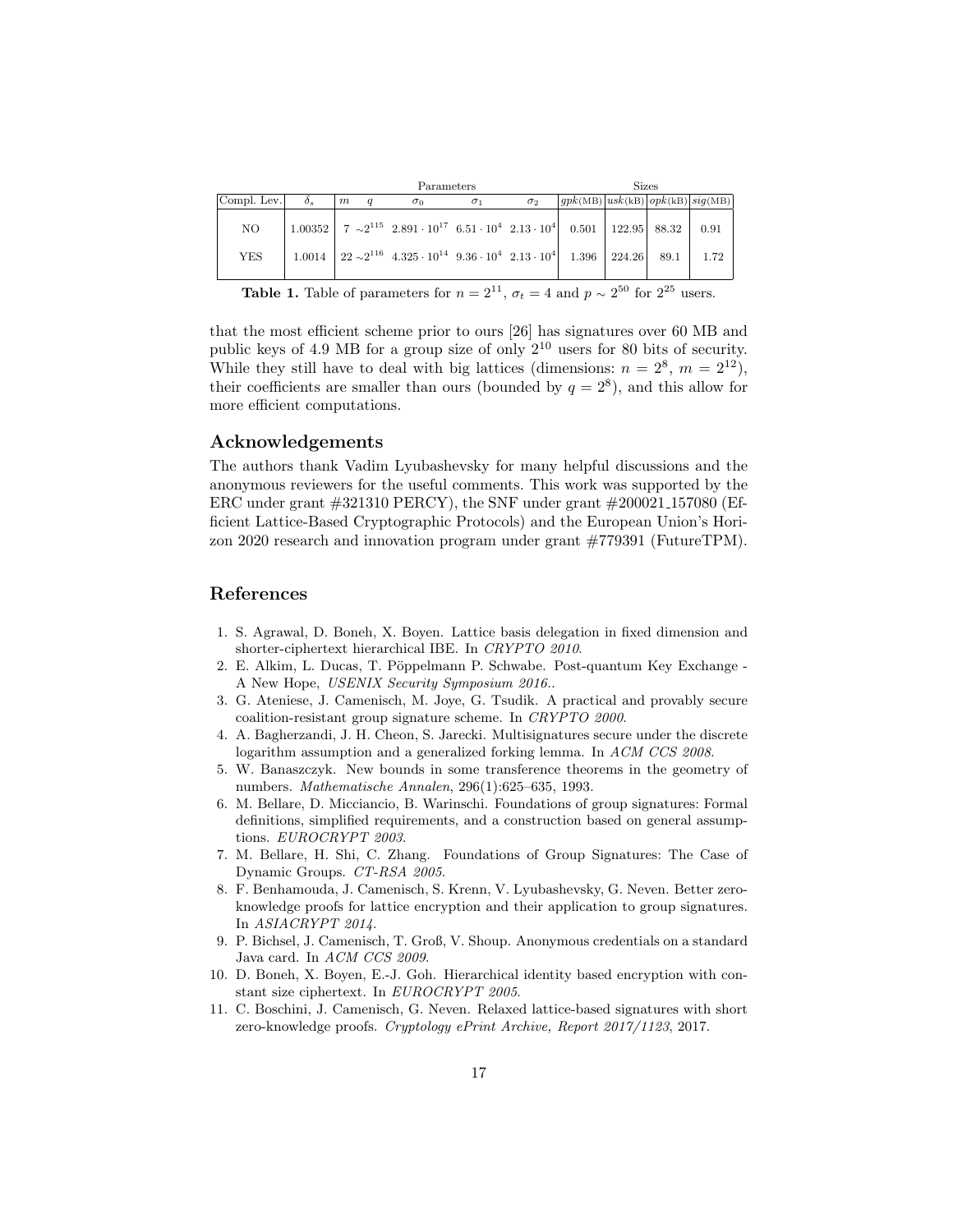- 12. E. F. Brickell, J. Camenisch, L. Chen. Direct anonymous attestation. In ACM CCS 2004.
- 13. J. Camenisch, G. Neven, M. R¨uckert. Fully anonymous attribute tokens from lattices. In *LNCS* 2012.
- 14. J. Camenisch, V. Shoup. Practical verifiable encryption and decryption of discrete logarithms. In CRYPTO 2003.
- 15. M. Chase, A. Lysyanskaya. On signatures of knowledge. In CRYPTO 2006.
- 16. D. Chaum, E. van Heyst. Group signatures. In EUROCRYPT 1991.
- 17. L. Ducas, A. Durmus, T. Lepoint, V. Lyubashevsky. Lattice signatures and bimodal Gaussians. In CRYPTO 2013.
- 18. L. Ducas, V. Lyubashevsky, T. Prest. Efficient identity-based encryption over NTRU lattices. In ASIACRYPT 2014.
- 19. S. Faust, M. Kohlweiss, G. A. Marson, D. Venturi. On the non-malleability of the Fiat-Shamir transform. In INDOCRYPT 2012.
- 20. A. Fiat, A. Shamir. How to prove yourself: Practical solutions to identification and signature problems. CRYPTO 1986.
- 21. N. Gama, P. Q. Nguyen. Predicting lattice reduction. In EUROCRYPT 2008.
- 22. C. Gentry, C. Peikert, V. Vaikuntanathan. Trapdoors for hard lattices and new cryptographic constructions. In ACM STOC 2008.
- 23. S. D. Gordon, J. Katz, V. Vaikuntanathan. A group signature scheme from lattice assumptions. In ASIACRYPT 2010.
- 24. F. Laguillaumie, A. Langlois, B. Libert, D. Stehl´e. Lattice-based group signatures with logarithmic signature size. In ASIACRYPT 2013.
- 25. L. Lamport. Constructing digital signatures from a one-way function. Technical Report SRI-CSL-98, SRI International Computer Science Laboratory, 1979.
- 26. B. Libert, S. Ling, K. Nguyen, H. Wang. Zero-knowledge arguments for latticebased accumulators: Logarithmic-size ring signatures and group signatures without trapdoors. In EUROCRYPT 2016.
- 27. B. Libert, F. Mouhartem, K. Nguyen. A lattice-based group signature scheme with message-dependent opening. In ACNS 2016.
- 28. S. Ling, K. Nguyen, H. Wang. Group signatures from lattices: Simpler, tighter, shorter, ring-based. In PKC 2015.
- 29. S. Ling, K. Nguyen, H. Wang, Y. Xu. Lattice-based group signatures: Achieving full dynamicity with ease. Cryptology ePrint Archive, Report 2017/353, 2017.
- 30. V. Lyubashevsky. Lattice signatures without trapdoors. In EUROCRYPT 2012.
- 31. V. Lyubashevsky, D. Micciancio. Generalized compact Knapsacks are collision resistant. In ICALP 2006.
- 32. V. Lyubashevsky, G. Neven. One-shot verifiable encryption from lattices. In EU-ROCRYPT 2017.
- 33. V. Lyubashevsky, C. Peikert, O. Regev. On ideal lattices and learning with errors over rings. In EUROCRYPT 2010.
- 34. V. Lyubashevsky, C. Peikert, O. Regev. A toolkit for ring-LWE cryptography. In EUROCRYPT 2013.
- 35. D. Micciancio, C. Peikert. Trapdoors for lattices: Simpler, tighter, faster, smaller. In EUROCRYPT 2012.
- 36. M. Naor, M. Yung. Public-key cryptosystems provably secure against chosen ciphertext attacks. In ACM STOC 1990.
- 37. P. Q. Nguyen, J. Zhang, Z. Zhang. Simpler efficient group signatures from lattices. In PKC 2015.
- 38. M. Rückert. Lattice-based blind signatures. In ASIACRYPT 2010.